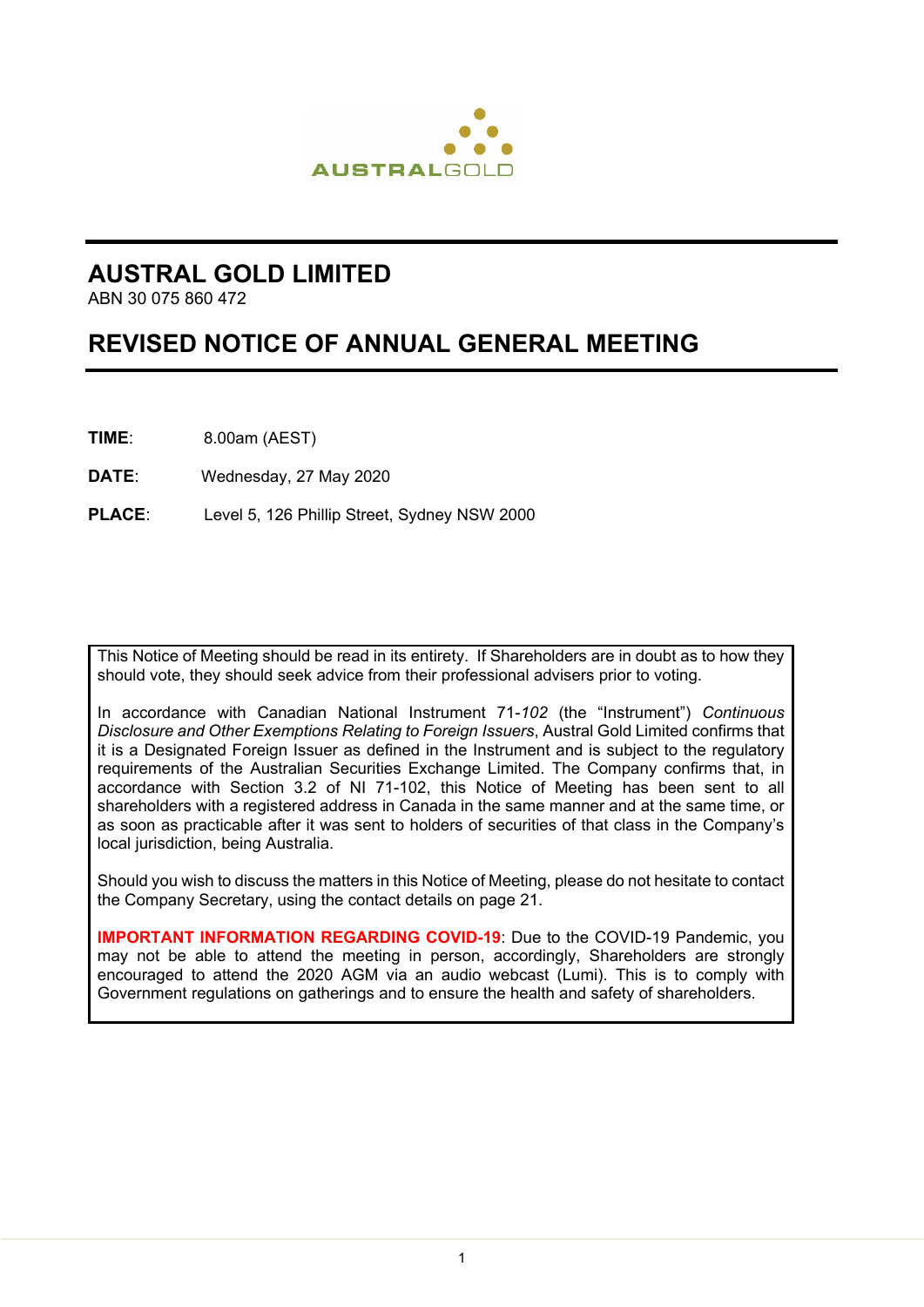### **CONTENTS PAGE**

| YOUR VOTE IS IMPORTANT                                                  |          |
|-------------------------------------------------------------------------|----------|
| Proxy Form                                                              | Separate |
| Explanatory Statement (explaining the proposed Resolutions)             | 10       |
| Notice of Annual General Meeting (setting out the proposed Resolutions) | 6        |

The business of the Annual General Meeting affects your shareholding and your vote is important.

### **VOTING IN PERSON**

To vote in person, please attend the Annual General Meeting on the date, time and at the place set out on page 6 of this Notice. However, due to the COVID-19 Pandemic, you may not be able to attend the meeting in person, accordingly, Shareholders are strongly encouraged to attend the 2020 AGM via an audio webcast (Lumi), details of which are set out below.

### **VOTING AT THE MEETING (VIA LUMI)**

Due to the COVID-19 Pandemic and the restrictions on social gatherings and social distancing measures the Government has implemented, the Company is unable to hold the Annual General Meeting in person this year.

Instead, we invite you to attend our Annual General Meeting wherever you are in the world via Lumi (https://web.lumiagm.com). If you choose to participate online you will be able to view a live webcast of the meeting, ask the Director's questions online and submit your votes in real time.

**(Please note: if you have multiple holdings you will either need to log into Lumi under each SRN or HIN to vote live in the meeting, or cast your vote on other holdings ahead of the meeting via www.investorvote.com.au or by returning your proxy form before 8:00am on 25 May 2020.**

### **APPOINTING A PROXY**

A Shareholder who is entitled to attend and vote at the Meeting may appoint a proxy to attend and vote at the Meeting on their behalf. A proxy does not need to be a Shareholder of Austral. **As your proxy (excluding the Chair) may not be attend the meeting in person, the Company strongly recommends if you wish to appoint a proxy, that you appoint the Chair.**

If a Shareholder is entitled to cast two or more votes at the Meeting, the Shareholder may appoint two proxies and may specify the percentage or number of votes each proxy can exercise. If the proxy form does not specify the percentage or number of the Shareholder's votes that each proxy may exercise, each proxy may exercise half of the Shareholder's votes on a poll. Fractions will be disregarded.

#### **In light of COVID-19 restrictions, you or your proxy (excluding the Chair) may not be able to attend the meeting in person.**

**Accordingly, the Directors strongly encourage Shareholders to continue to participate in the shareholder meeting and engage with the Board by:** 

- **1. Attend the meeting via Lumi as outlined above; or**
- **2. Lodging a proxy form in advance of the meeting by following the instructions set out in the Notice; or**
- **3. Lodging questions in advance of the meeting by emailing questions to info@australgold.com;**

### **For shareholders on the Australian register:**

To appoint a proxy online, please go to the Computershare website below: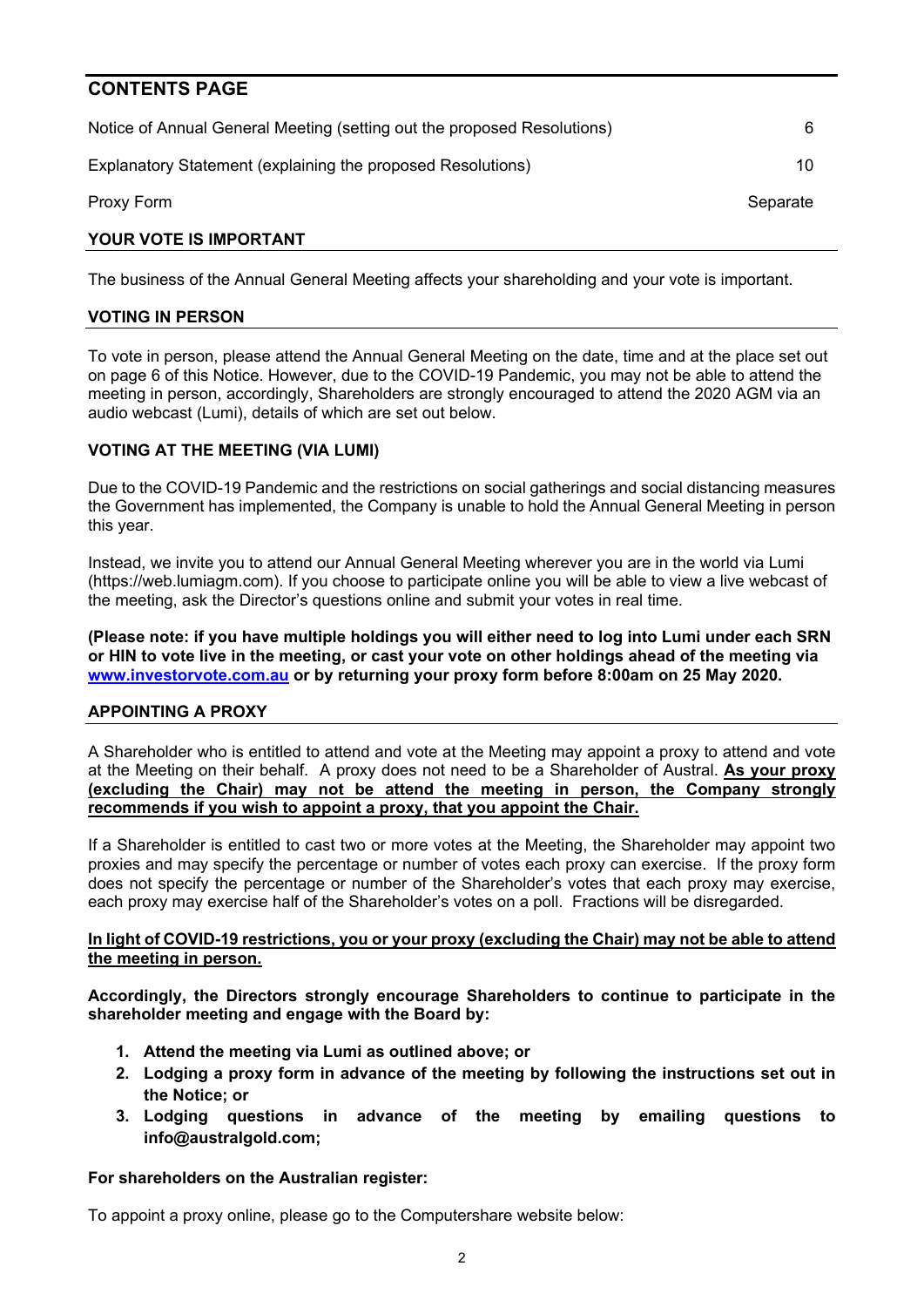- (a) www.investorvote.com.au; or
- (b) www.intermediaryonline.com for Intermediary Online subscribers only (Custodians).

Alternatively, you can appoint a proxy by completing and signing your proxy form and sending the form:

- (a) By post to Computershare Investor Services Pty Limited, GPO Box 242, Melbourne 3001, Victoria, Australia; or
- (b) By facsimile to Computershare on 1 800 783 447 (within Australia) or +61 3 9473 2555 (outside Australia)

The deadline for receipt of proxy forms is **8:00am (AEST) on 25 May 2020**, being not later than 48 hours before the commencement of the Meeting.

### *Any proxy appointments received later than this time will not be valid for the Meeting.*

### **For shareholders on the Canadian register:**

To appoint a proxy online, please go to the Computershare website www.investorvote.com using the control number located on your proxy.

Alternatively, you can appoint a proxy by completing and signing your proxy form and sending the form:

- (a) By post to Computershare Investor Services,  $8<sup>th</sup>$  Floor, 100 University Avenue, Toronto, Ontario, M5J 2YI, Canada; or
- (b) By phone to Computershare on 1-866-732-VOTE (8683) (Toll free within Canada or US) or +1 312 588 4290; (International direct dial)

The deadline for receipt of proxy forms for those on the Canadian register is **8:00am (PT) on Friday, 22 May 2020.**

### *Any proxy appointments received later than this time will not be valid for the Meeting.*

### **POWER OF ATTORNEY**

If the proxy form is signed under a power of attorney on behalf of a Shareholder, then the attorney must make sure that either the original power of attorney or a certified copy is sent with the proxy form, unless the power of attorney has already been provided to the Share Registry.

### **CORPORATE REPRESENTATIVES**

If a representative of a corporate Shareholder or a corporate proxy will be attending the Meeting, the representative should bring to the Meeting adequate evidence of their appointment, unless this has previously been provided to the Share Registry.

An appointment of corporate representative form may be obtained from Computershare by online at: https://www-au.computershare.com/Investor/help/printableforms

### **VOTING BY NON-REGISTERED SHAREHOLDERS IN CANADA**

Only registered Shareholders or the persons they appoint as their proxies are permitted to vote at the Meeting. Most Canadian Shareholders are "non-registered" or "beneficial" Shareholders ("Non-Registered Shareholders") because the Shares they own are not registered in their names but are instead registered in the name of the brokerage firm, bank or trust company through which they purchased the Shares.

Shares beneficially owned by a Non-Registered Shareholder are registered either: (i) in the name of an intermediary ("Intermediary") that the Non-Registered Shareholder deals with in respect of the Shares; or (ii) in the name of a clearing agency (such as CDS Clearing and Depository Services Inc. ("CDS")) of which the Intermediary is a participant.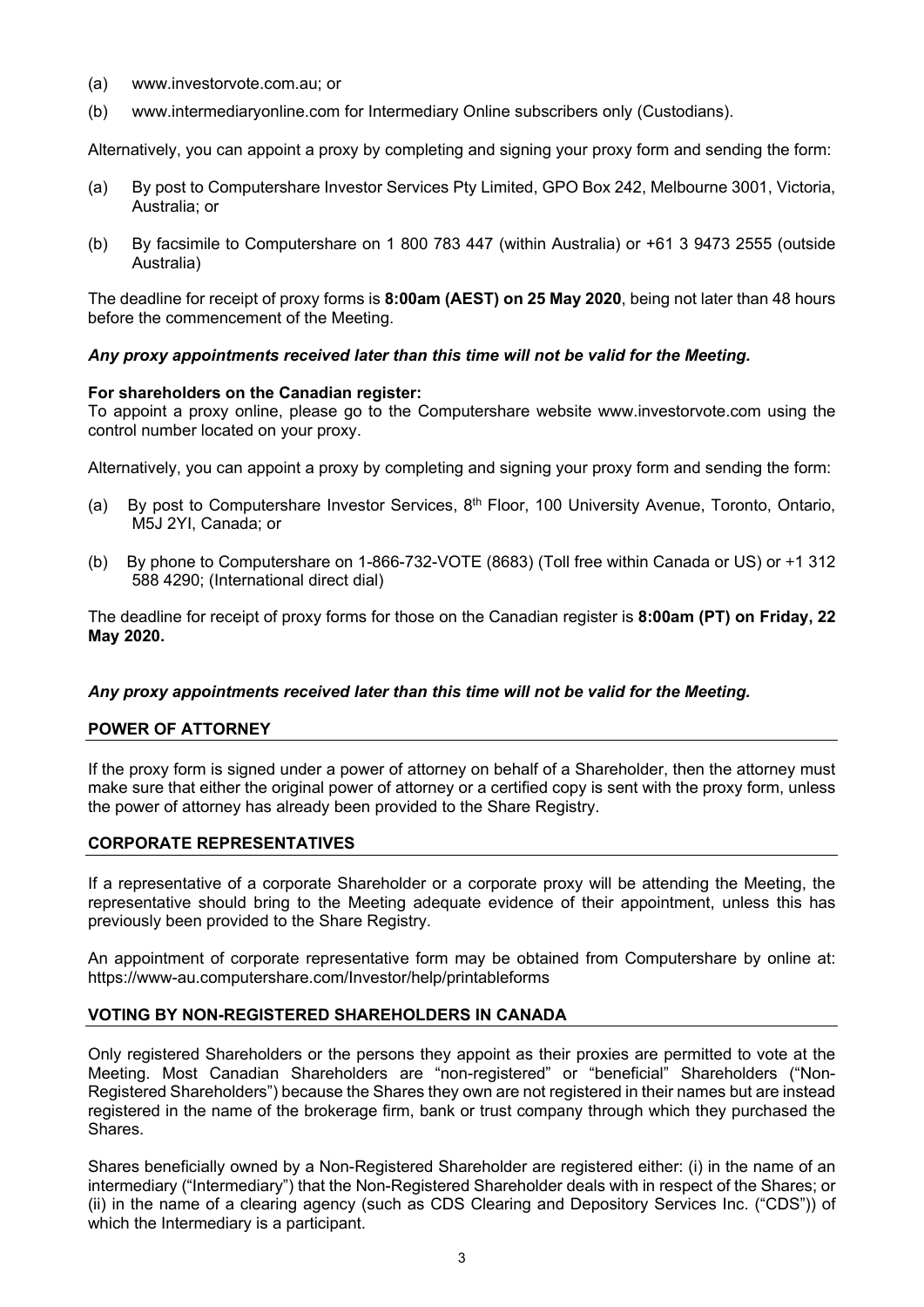In accordance with applicable securities law requirements, the Company will have distributed copies, via mail or electronically, of the Meeting Materials to the clearing agencies and Intermediaries for distribution to Non-Registered Shareholders. Intermediaries are required to forward the Meeting Materials to Non-Registered Shareholders unless a Non-Registered Shareholder has waived the right to receive them. Intermediaries often use service companies to forward the Meeting Materials to Non-Registered Shareholders.

Generally, Non-Registered Shareholders who have not waived the right to receive Meeting Materials will either:

(i) be given a voting instruction form which is not signed by the Intermediary and which, when properly completed and signed by the Non-Registered Shareholder and returned to the Intermediary or its service company, will constitute voting instructions (often called a "voting instruction form") which the Intermediary must follow. Typically, the voting instruction form will consist of a one-page pre-printed form. The majority of brokers now delegate responsibility for obtaining instructions from clients to Broadridge Financial Solutions, Inc. ("Broadridge") in Canada and the United States. Broadridge typically prepares a machine-readable voting instruction form, mails those forms to Non-Registered Shareholders and asks Non-Registered Shareholders to return the forms to Broadridge or otherwise communicate voting instructions to Broadridge (by way of the Internet or telephone, for example). Broadridge then tabulates the results of all instructions received and provides appropriate instructions respecting the voting of the shares to be represented at the Meeting. Sometimes, instead of the one-page pre-printed form, the voting instruction form will consist of a regular printed proxy form accompanied by a page of instructions which contains a removable label with a bar-code and other information. For this form of proxy to validly constitute a voting instruction form, the Non-Registered Shareholder must remove the label from the instructions and affix it to the form of proxy, properly complete and sign the form of proxy and submit it to the Intermediary or its service company in accordance with the instructions of the Intermediary or its service company. A Non-Registered Shareholder who receives a voting instruction form cannot use that form to vote his or her Shares at the Meeting;

OR

(ii) be given a form of proxy which has already been signed by the Intermediary (typically by a facsimile, stamped signature), which is restricted as to the number of Shares beneficially owned by the Non-Registered Shareholder but which is otherwise not completed by the Intermediary. Because the Intermediary has already signed the form of proxy, this form of proxy is not required to be signed by the Non-Registered Shareholder when submitting the proxy. In this case, the Non-Registered Shareholder who wishes to submit a proxy should properly complete the form of proxy and deposit it with Computershare Investor Services, 8th Floor, 100 University Avenue, Toronto, Ontario, M5J 2YI, Canada.

In either case, the purpose of these procedures is to permit Non-Registered Shareholders to direct the voting of the Common Shares they beneficially own. Should a Non-Registered Shareholder who receives one of the above forms wish to vote at the Meeting, or any adjournment(s) or postponement(s) thereof, (or have another person attend and vote on behalf of the Non-Registered Shareholder), the Non-Registered Shareholder should strike out the persons named in the voting instruction form and insert the Non-Registered Shareholder or such other person's name in the blank space provided.

In either case, Non-Registered Shareholders should carefully follow the instructions of their Intermediary, including those regarding when and where the voting instruction form is to be delivered.

A Non-Registered Shareholder may revoke a voting instruction form or a waiver of the right to receive Meeting Materials and to vote which has been given to an Intermediary at any time by written notice to the Intermediary provided that an Intermediary is not required to act on a revocation of a voting instruction form or of a waiver of the right to receive Meeting Materials and to vote, which is not received by the Intermediary at least seven (7) days prior to the Meeting. Non-Registered Shareholders fall into two categories: those who object to their identity being made known to the issuers of securities which they own ("Objecting Beneficial Owners" or "OBOs") and those who do not object to their identity being made known to the issuers of the securities they own ("Non-Objecting Beneficial Owners" or "NOBOs").

The Company is not sending Meeting Materials directly to the OBOs and NOBOs. The Company will send the Meeting Materials through intermediaries and agents to the OBOs and NOBOs.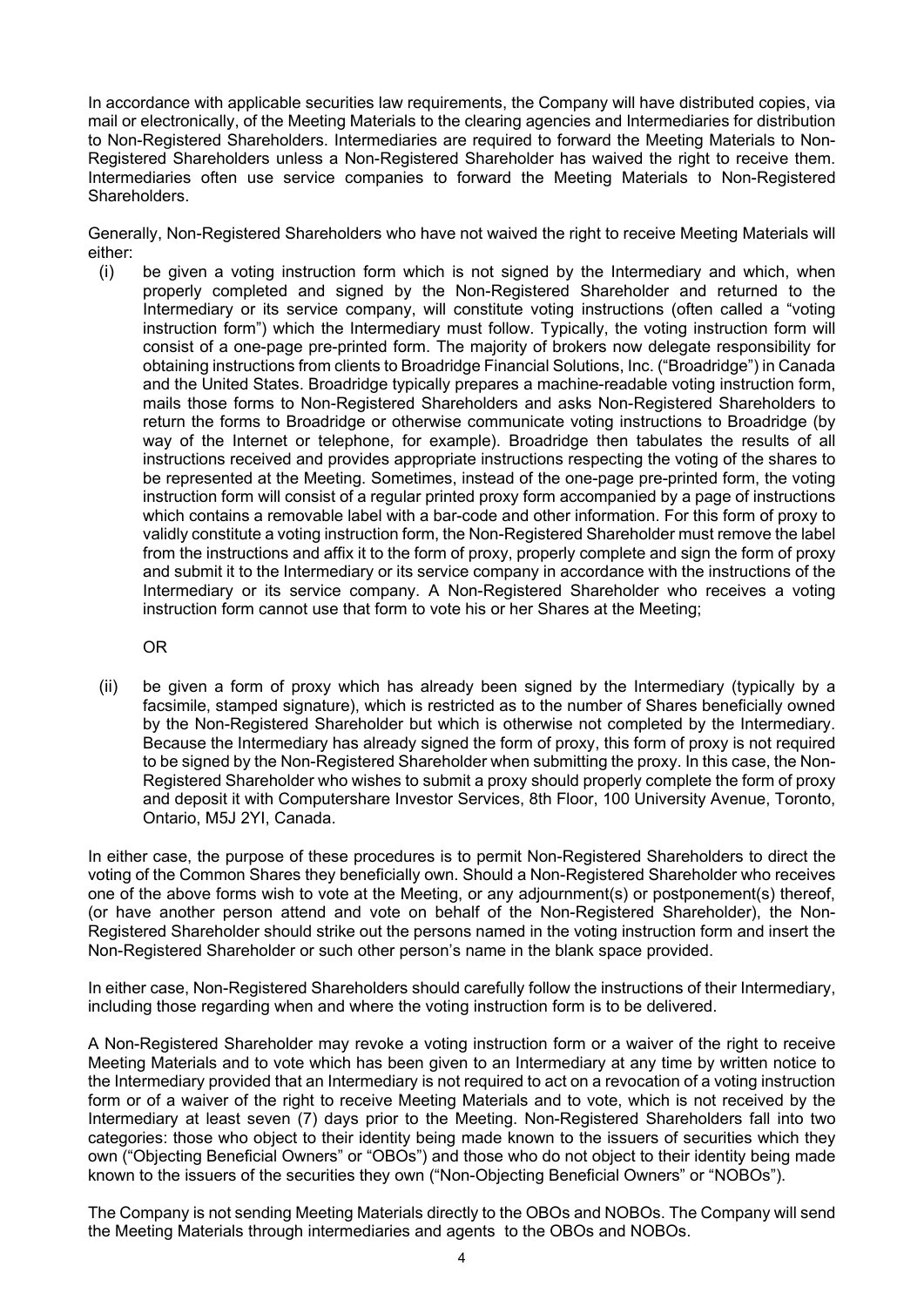## **NOTICE OF ANNUAL GENERAL MEETING**

Notice is given that the Annual General Meeting (**AGM**) of Shareholders of Austral Gold Limited will be held at Level 5, 126 Phillip Street, Sydney NSW 2000 at 8.00am (AEST) on Wednesday, 27 May 2020.

The Explanatory Statement to this Notice of Meeting provides additional information on matters to be considered at the AGM. Terms and abbreviations used in this Notice of Meeting and Explanatory Statement are defined in the Glossary on page 18.

The Directors have determined under Regulation 7.11.37 of the Corporations Regulations 2001 (Cth) that the persons eligible to vote at the Meeting are those who are registered Shareholders of the Company that are quoted on the ASX at 7.00pm (AEST) on 25 May 2020.

The Company shall make a list of all persons who are registered holders of Shares that are listed on the TSX-V as at the close of business at 5pm (Toronto time) on Tuesday, 14 April 2020 (the "**Record Date**") and the number of Shares registered in the name of each person on that date. Each Shareholder is entitled to one vote for each Share in that Shareholder's name as it appears on the list.

### **AGENDA**

### **1. ITEM 1 – ADOPTION OF THE FINANCIAL REPORT FOR THE PERIOD ENDED 31 DECEMBER 2019**

*"To receive and to consider the Company's Financial Report, the Directors' Report and the Auditor's Report for the period ended 31 December 2019."*

Note: This item of ordinary business is **for discussion only and is not a resolution**.

Shareholders are reminded that the Financial Report has only been mailed to those Shareholders who have elected to receive financial reports in hard copy. The Financial Report can be viewed on the Company's website at www.australgold.com.

If you have not previously elected to receive a printed copy of the Financial Report and would like one, please phone +61 (2) 8072 1436 or email info@australgold.com and a copy will be sent to you free of charge.

Shareholders will be asked to consider, and if thought fit, to pass, with or without amendment, the Resolution below, which will be proposed as a Non-Binding Ordinary Resolution:

### **2. RESOLUTION 1 – ADOPTION OF THE REMUNERATION REPORT**

*"To adopt the Remuneration Report for the period ended 31 December 2019."*

Please refer to the voting exclusion statement on page 8 of this Notice.

Shareholders will be asked to consider, and if thought fit, to pass, with or without amendment, each of the Resolutions below, which will each be proposed as an Ordinary Resolution:

### **3. RESOLUTION 2 – RE-ELECTION OF DIRECTOR – MR BENJAMIN JARVIS**

*"That Mr Benjamin Jarvis, who retires by rotation in accordance with the Company's Constitution and ASX Listing Rule 14.5, and being eligible, offers himself for re-election as a Director of the Company, effective immediately."*

### **4. RESOLUTION 3 – RE-ELECTION OF DIRECTOR – MR EDUARDO ELSZTAIN**

*"That Mr Eduardo Elsztain, who retires by rotation in accordance with the Company's Constitution and ASX Listing Rule 14.5, and being eligible, offers himself for re-election as a Director of the Company, effective immediately."*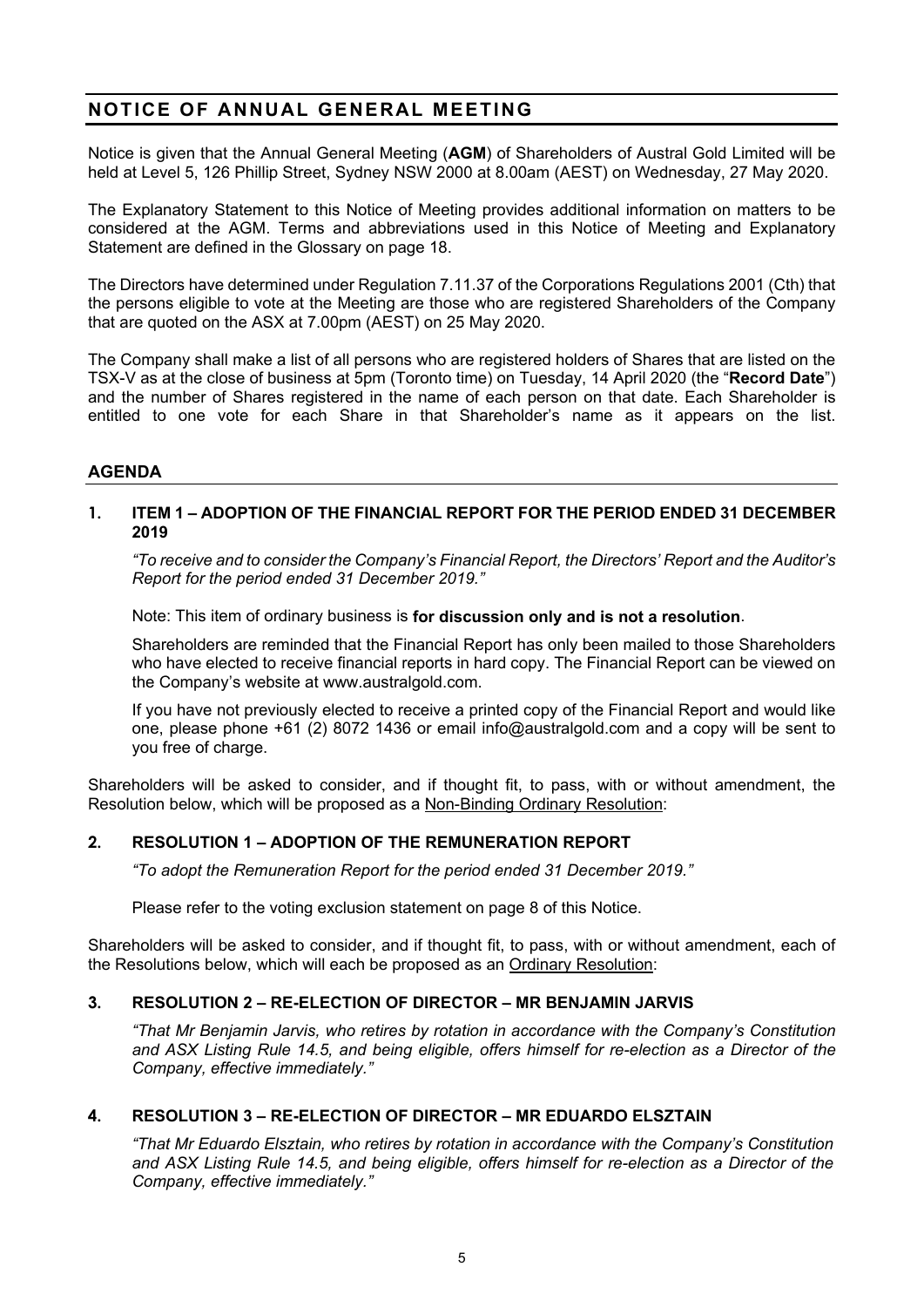### **5. RESOLUTION 4 – RE-ELECTION OF DIRECTOR – MR PABLO VERGARA DEL CARRIL**

*"That Mr Pablo Vergara Del Carril, who retires by rotation in accordance with the Company's Constitution and ASX Listing Rule 14.5, and being eligible, offers himself for re-election as a Director of the Company, effective immediately."*

### **6. RESOLUTION 5 – RE-ELECTION OF DIRECTOR – MR ROBERT TRZEBSKI**

*"That Mr Robert Trzebski, who retires by rotation in accordance with the Company's Constitution and ASX Listing Rule 14.5, and being eligible, offers himself for re-election as a Director of the Company, effective immediately."*

### **7. RESOLUTION 6 – RE-ELECTION OF DIRECTOR – MR SAUL ZANG**

*"That Mr Saul Zang, who retires by rotation in accordance with the Company's Constitution and ASX Listing Rule 14.5, and being eligible, offers himself for re-election as a Director of the Company, effective immediately."*

### **8. RESOLUTION 7 – RE-ELECTION OF DIRECTOR – MR WAYNE HUBERT**

*"That Mr Wayne Hubert, who retires by rotation in accordance with the Company's Constitution and ASX Listing Rule 14.5, and being eligible, offers himself for re-election as a Director of the Company, effective immediately."*

Shareholders will be asked to consider, and if thought fit, to pass, with or without amendment, each of the Resolutions below, which will each be proposed as a Special Resolution:

### **9. RESOLUTION 8 – APPROVAL OF 10% CAPACITY TO ISSUE EQUITY SECURITIES**

*"That for the purposes of ASX Listing Rule 7.1A and for all other purposes, Shareholders approve the issue of equity securities up to 10% of the issued capital in the Company (at the time of the issue)* calculated in accordance with the formula prescribed in Listing Rule 7.1A.2 and otherwise *on the terms and conditions in the Explanatory Statement which accompanies and forms part of this Notice of Meeting."*

Please refer to the voting exclusion statement on page 8 of this Notice.

### **10. RESOLUTION 9 – APPROVAL OF MAXIMUM AGGREGATE AMOUNT OF NON-EXECUTIVE DIRECTOR FEES**

*"In accordance with the provisions of Paragraph (a) of clause 13.7 of the Company's Constitution and ASX Listing Rule 10.17, the Shareholders approve that the maximum aggregate remuneration payable to all non-executive Directors of the Company will not exceed four hundred thousand United States dollars (US\$400,000) per annum, effective immediately."*

### **11. RESOLUTION 10 – ADOPTION OF NEW CONSTITUTION**

*"That, for the purposes of section 136 of the Corporations Act and for all other purposes, the constitution of the Company be repealed and replaced with a constitution in the form of the document tabled at this Meeting and signed by the Chair for the purposes of identification, effective immediately."* 

DATED: 27 April 2020

By Order of the Board

David Hwang Company Secretary Austral Gold Limited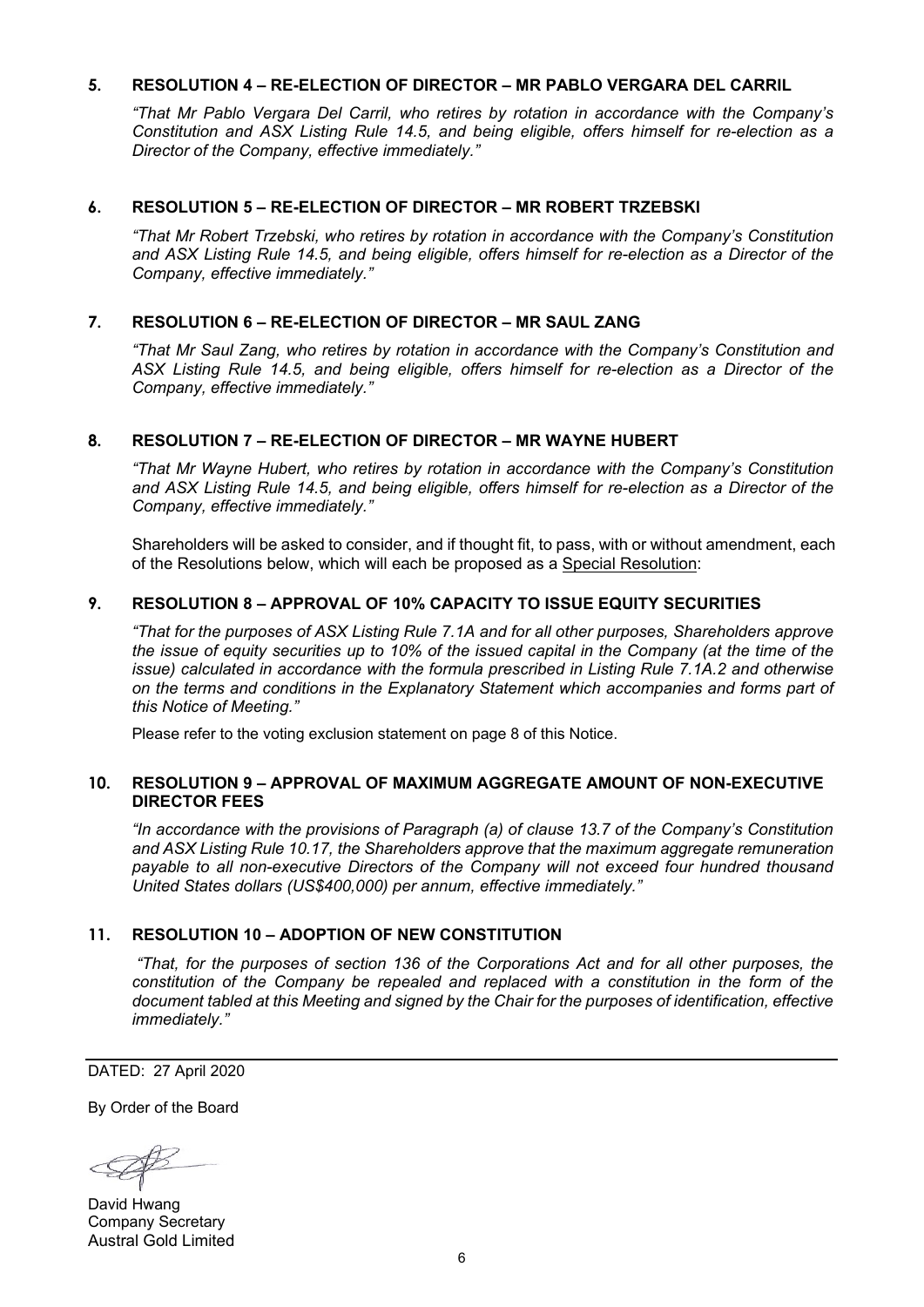### **Voting Exclusion Statement**

For the definitions of Key Management Personnel (**KMP**) and Closely Related Parties, please refer to the Glossary on page 18.

The Corporations Act restricts members of the KMP of the Company and their Closely Related Parties from voting in relation to remuneration related Resolutions (such as Resolution 1).

In addition, separate voting restrictions apply in respect of Resolution 8 and Resolution 9 under the ASX Listing Rules.

### **What this means for Shareholders**

If you intend to appoint a member of the KMP (other than the Chairman of the Meeting) as your proxy, please ensure that you direct them how to vote on Resolution 1. If you do not do so, your proxy will not be able to vote on your behalf on Resolution 1.

If you intend to appoint the Chairman of the Meeting as your proxy (and you are not a KMP or a Closely Related Party), you are encouraged to direct him how to vote by marking a box for Resolution 1 (for example if you wish to vote for, or against, or to abstain from voting). If you appoint the Chairman as your proxy without directing him how to vote on a resolution where he is a related party, the Chairman will not be able to vote on your behalf. However, the Company will not disregard a vote cast by the Chairman of the Meeting where it is in accordance with a direction on the proxy form to vote as the proxy decides. The Chairman of the Meeting intends to vote in favour of all Resolution 1 (where permissible). If you do not want your vote exercised in favour of Resolution 1, you should direct the Chairman of the Meeting to vote "against", or to abstain from voting on Resolution 1.

| <b>Resolution</b>                                                                           | <b>Voting Exclusions</b>                                                                                                                                                                                                                                                                  |  |  |  |  |
|---------------------------------------------------------------------------------------------|-------------------------------------------------------------------------------------------------------------------------------------------------------------------------------------------------------------------------------------------------------------------------------------------|--|--|--|--|
| Resolution $1 -$<br>Adoption of<br>Remuneration<br>Report                                   | A vote must not be cast in any capacity by or on behalf of:                                                                                                                                                                                                                               |  |  |  |  |
|                                                                                             | A current or former member of the KMP whose remuneration details are<br>$\overline{a}$<br>included in the Remuneration Report for the period ended 31 December 2019,<br>and                                                                                                               |  |  |  |  |
|                                                                                             | Any Closely Related Parties of such member of the KMP.<br>$\overline{\phantom{0}}$                                                                                                                                                                                                        |  |  |  |  |
|                                                                                             | In addition, no votes may be cast as a proxy by any other person who has become<br>a member of the KMP by the time of the AGM, or their Closely Related Parties.                                                                                                                          |  |  |  |  |
|                                                                                             | However, the Company need not disregard a vote cast as proxy for a person who<br>is entitled to vote on Resolution 1 if:                                                                                                                                                                  |  |  |  |  |
|                                                                                             | The vote is cast in accordance with the directions on the proxy form, specifying<br>$\overline{a}$<br>how the proxy is to vote on Resolution 1, and it is not cast on behalf of a KMP<br>or their Closely Related Parties; and                                                            |  |  |  |  |
|                                                                                             | The vote is cast by the Chairman of the Meeting and the proxy form authorises<br>$\overline{\phantom{a}}$<br>the Chairman to vote as the Chairman decides on the Resolution (even though<br>it is connected with the remuneration of members of the KMP, including the<br>Chairman).      |  |  |  |  |
| Resolution 8-<br>Approval of 10%<br>Capacity to<br><b>Issue Equity</b><br><b>Securities</b> | The Company will disregard any votes cast in favour of Resolution 8 by or on behalf<br>of:                                                                                                                                                                                                |  |  |  |  |
|                                                                                             | a person who is expected to participate in, or who will obtain a material<br>(a)<br>benefit as a result of, the proposed issue (except a benefit solely by reason<br>of being a holder of ordinary securities in the Company); or<br>an Associate of that person or those persons.<br>(b) |  |  |  |  |
|                                                                                             | However, this does not apply to a vote cast in favour of Resolution 8 by:                                                                                                                                                                                                                 |  |  |  |  |
|                                                                                             | (i)<br>a person as proxy or attorney for a person who is entitled to vote on the<br>Resolution, in accordance with directions given to the proxy or attorney to<br>vote on the Resolution in that way; or                                                                                 |  |  |  |  |

The Company will disregard votes cast on Resolution 1 by the persons detailed in the table below.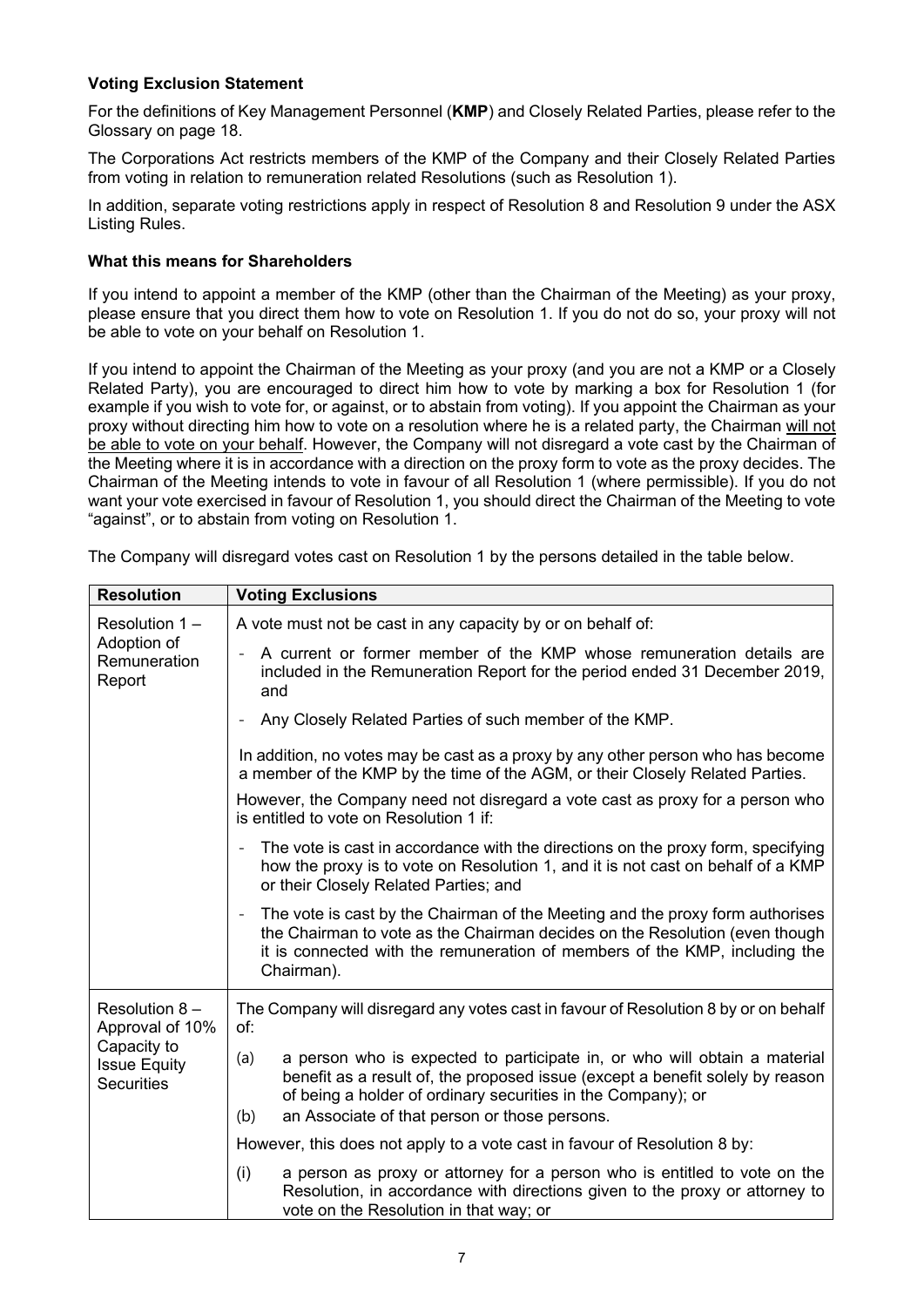|                                                                                                             | (ii)<br>the Chair of the Meeting as proxy or attorney for a person who is entitled to<br>vote on the Resolution, in accordance with a direction given to the Chair to<br>vote on the Resolution as the Chair decides; or<br>a holder acting solely in a nominee, trustee, custodial or other fiduciary<br>(iii)<br>capacity on behalf of a beneficiary provided the following conditions are met:<br>the beneficiary provides written confirmation to the holder that the<br>beneficiary is not excluded from voting, and is not an associate of a person<br>excluded from voting, on the Resolution; and<br>the holder votes on the Resolution in accordance with directions given by<br>the beneficiary to the holder to vote in that way.                                                                                                                                                                                                                                                                                           |
|-------------------------------------------------------------------------------------------------------------|----------------------------------------------------------------------------------------------------------------------------------------------------------------------------------------------------------------------------------------------------------------------------------------------------------------------------------------------------------------------------------------------------------------------------------------------------------------------------------------------------------------------------------------------------------------------------------------------------------------------------------------------------------------------------------------------------------------------------------------------------------------------------------------------------------------------------------------------------------------------------------------------------------------------------------------------------------------------------------------------------------------------------------------|
| Resolution 9-<br>Approval of<br>Maximum<br>Aggregate<br>Amount of Non-<br>Executive<br><b>Director Fees</b> | The Company will disregard any votes cast in favour of Resolution 9 by or on behalf<br>of:<br>a director of the Company; or<br>(a)<br>an Associate of that person or those persons.<br>(b)                                                                                                                                                                                                                                                                                                                                                                                                                                                                                                                                                                                                                                                                                                                                                                                                                                             |
|                                                                                                             | However, this does not apply to a vote cast in favour of Resolution 9 by:<br>a person as proxy or attorney for a person who is entitled to vote on the<br>(i)<br>Resolution, in accordance with directions given to the proxy or attorney to<br>vote on the Resolution in that way; or<br>the Chair of the Meeting as proxy or attorney for a person who is entitled to<br>(ii)<br>vote on the Resolution, in accordance with a direction given to the Chair to<br>vote on the Resolution as the Chair decides; or<br>a holder acting solely in a nominee, trustee, custodial or other fiduciary<br>(iii)<br>capacity on behalf of a beneficiary provided the following conditions are met:<br>the beneficiary provides written confirmation to the holder that the<br>beneficiary is not excluded from voting, and is not an associate of a person<br>excluded from voting, on the Resolution; and<br>the holder votes on the Resolution in accordance with directions given by<br>the beneficiary to the holder to vote in that way. |

### **EXPLANATORY STATEMENT**

This Explanatory Statement has been prepared for the information of the Shareholders of the Company in connection with the business to be conducted at the Annual General Meeting to be held on Wednesday, 27 May 2020 at 8.00am (AEST).

The purpose of this Explanatory Statement is to provide information which the Directors believe to be material to Shareholders in deciding whether to pass the Resolutions in the Notice of Meeting.

If you are in any doubt about what to do in relation to the Resolutions contemplated in the Notice of Meeting and this Explanatory Statement, it is recommended that you seek advice from an accountant, solicitor or other professional advisor.

### **1. ITEM 1 - ADOPTION OF FINANCIAL REPORT FOR THE PERIOD ENDED 31 DECEMBER 2019**

The business of the Annual General Meeting will include receipt and consideration of the Company's Financial Report, the Directors' Report and the Auditor's Report for the period ended 31 December 2019, which are included in Austral's Financial Report.

In accordance with the Corporations Act, Shareholders will be given a reasonable opportunity at the Annual General Meeting to ask questions and make comments on the Financial Report, and on the management of Austral.

No resolution is required for this item, but Shareholders will be given the opportunity to ask questions and to make comments on the management and performance of the Company.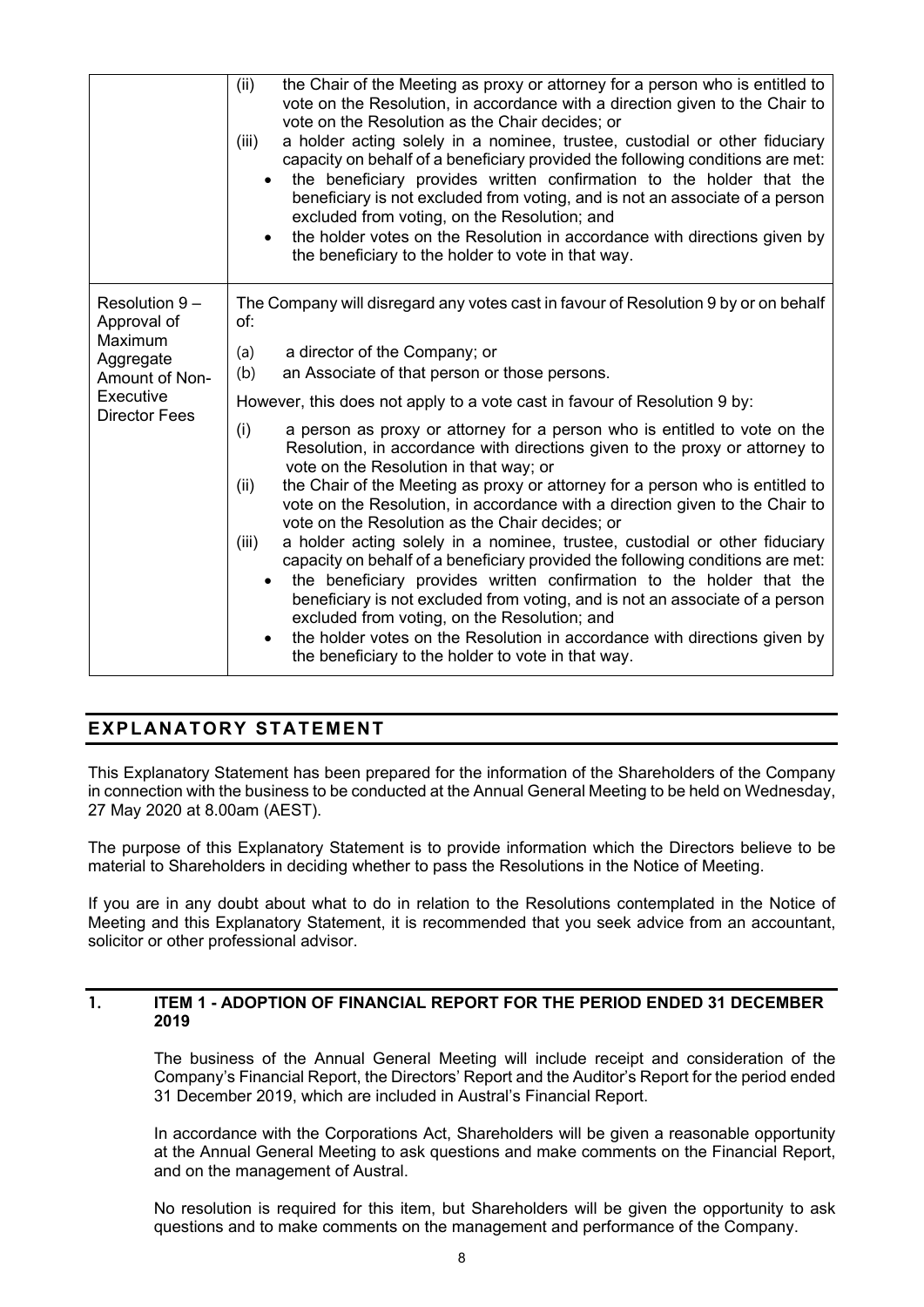The Company's auditor will be present at the Meeting. During the discussion of this item, the Auditor will be available to answer questions on the:

- Conduct of the audit;
- Preparation and content of the Auditor's Report;
- Accounting policies adopted by the Company in relation to the preparation of the financial statements; and
- Independence of the Auditor in relation to the conduct of the audit.

#### Written questions for the Auditor

If you would like to submit a written question about the content of the Auditor's Report or the conduct of the Audit of the Financial Report to the Company's Auditor, please send your question to the Company Secretary. A list of qualifying questions will be made available at the Meeting.

Please note that all written questions must be received at least five business days before the Meeting, that is, by Tuesday 22 May 2020.

### **2. RESOLUTION 1 – ADOPTION OF THE REMUNERATION REPORT FOR THE PERIOD ENDED 31 DECEMBER 2019**

The Remuneration Report is set out in the Financial Report for the period ended 31 December 2019. The Remuneration Report details the Company's remuneration arrangements for the Directors and senior management of the Company.

Section 250R(2) of the Corporations Act requires that a resolution to adopt the Remuneration Report be put to the vote of the Company. Shareholders should note that the vote on Resolution 1 is advisory only and not binding on the Company or its Directors.

However, under the Corporations Act, if at least 25% of the votes cast on Resolution 1 are against the adoption of the Remuneration Report then:

- If comments are made on the Remuneration Report at the Meeting, Austral's Remuneration Report will be required to include an explanation of the Board's proposed action response or, if no action is proposed, the Board's reasons for this; and
- If, at next year's AGM, at least 25% of the votes cast on the resolution for adoption of the Remuneration Report are against it, Austral will be required to put to Shareholders a resolution proposing that an Extraordinary General Meeting (**EGM**) be called to consider the election of Directors (**Spill Resolution**). If the Spill Resolution is passed (i.e. more than 50% of the votes cast are in favour of it), all of the Directors (other than the Managing Director) will cease to hold office at the subsequent EGM, unless re-elected at that Meeting.

Last year, a resolution was passed to adopt the 2019 Remuneration Report, with in excess of 75% of votes cast in favour of the resolution on a show of hands (noting that in excess of 75% of proxies lodged were also in favour of the resolution).

In accordance with the Corporations Act, Shareholders will be given a reasonable opportunity at the Annual General Meeting to ask questions and make comments on the Remuneration Report.

### **3. RE-ELECTION OF DIRECTORS**

Clause 13.2 of the Constitution requires that all the Directors must retire at each Annual General Meeting. In accordance with this clause the Managing Director of the Company is exempt from retiring.

Directors who retire under clause 13.2 are eligible for re-election.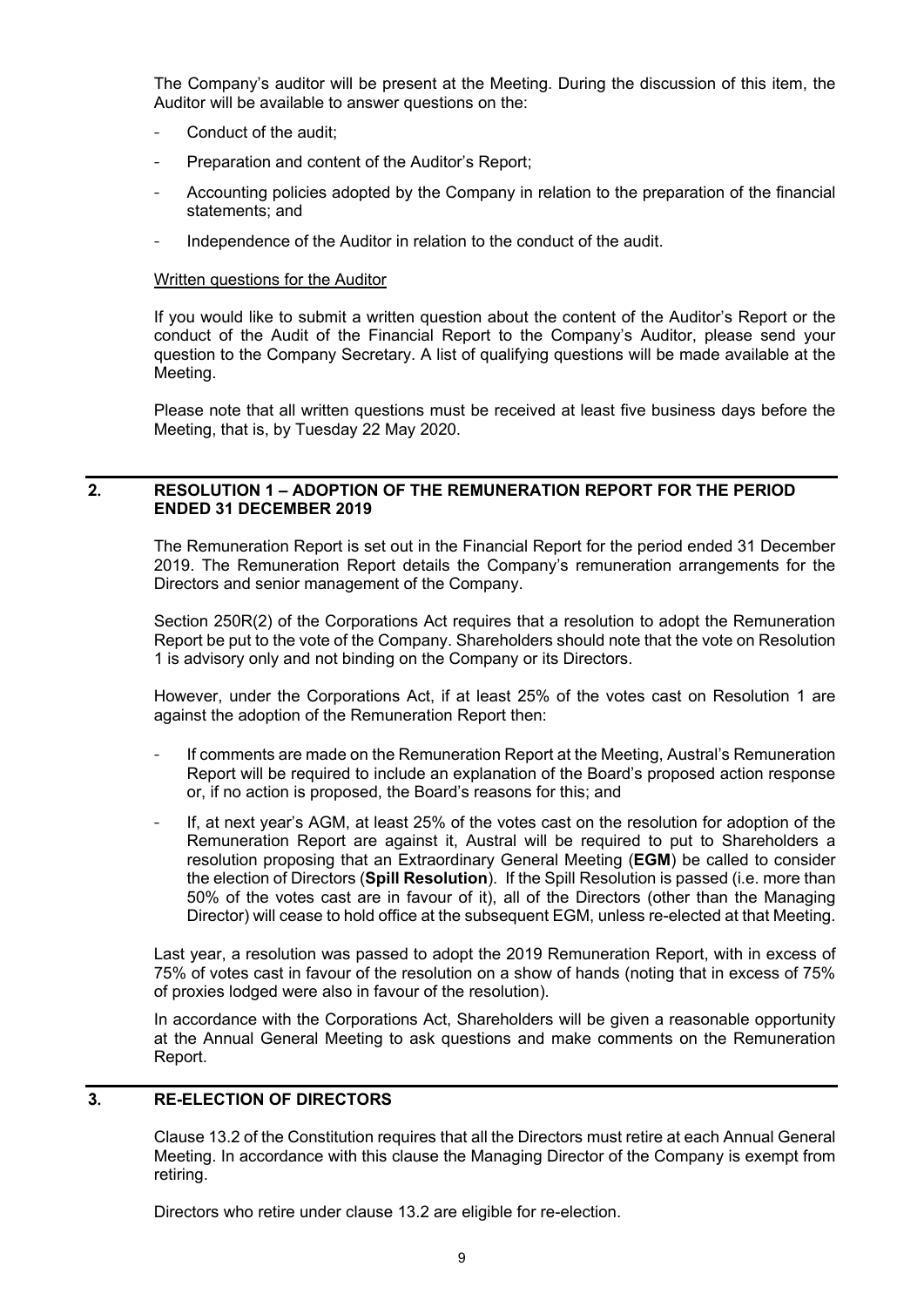Clause 17.4 of the Constitution notes that a Managing Director shall not retire by rotation in accordance with clause 13.2. As Mr. Stabro Kasaneva is the Company's Managing Director, he is not required to retire as a Director and therefore does not require re-election at this meeting. In addition, ASX Listing Rule 14.5 requires that an entity which has directors to hold an election of directors at each annual general meeting.

### **RESOLUTION 2 – RE-ELECTION OF DIRECTOR – MR BENJAMIN JARVIS**

Mr Benjamin Jarvis was appointed to the Board on 2 June 2011. He is an Independent, Non-Executive Director and a member of the Audit Committee.

Mr Jarvis retires as a Director and now seeks re-election in accordance with clause 13.2 of the Constitution. He was last re-elected by shareholders on 30 May 2019.

Mr Jarvis is the Managing Director of Six Degrees Investor Relations, an Australian advisory firm that provides investor relations services to a broad range of companies listed on the Australian Securities Exchange. Mr Jarvis was educated at the University of Adelaide where he majored in Politics.

Mr Javis is also a Director of Hip Resources Limited (ASX:HIP).

Mr Jarvis has not held any other Directorships with Australian or Canadian listed companies in the last three years.

*Board Recommendation: The Directors (with Mr Jarvis abstaining) unanimously recommend the re-election of Mr Jarvis.*

### **RESOLUTION 3 – RE-ELECTION OF DIRECTOR – MR EDUARDO ELSZTAIN**

Mr Eduardo Elsztain was appointed to the Board on 29 June 2007. He is a Non-Executive Director and Chairman.

Mr Elsztain retires as a Director and now seeks re-election in accordance with clause 13.2 of the Constitution. He was last re-elected by shareholders on 30 May 2019.

Mr Eduardo Elsztain is Chairman of IRSA Inversiones y Representaciones SA (NYSE:IRS; BASE: IRSA), one of Argentina's largest and most diversified real estate companies; and IRSA Commercial Properties (NASDAQ:IRCP; BASE: IRCP), with 14 shopping centres in Argentina, premium office buildings, five-star hotels and residential developments. These investments also extend into the US real estate market.

He also serves as Chairman of Cresud (NASDAQ:CRESY; BASE: CRES) and BrasilAgro (NYSE: LND; BVMF: AGRO3), leading Latin American agricultural companies that own directly and indirectly almost one million hectares of farmland.

Mr Elsztain is also Chairman of Banco Hipotecario SA (BASE: BHIP) and of BACS, a leading Argentinean bank specialised in providing innovative financial solutions to local companies.

He is Chairman of IDB Development, a leading conglomerate in the State of Israel with direct and indirect interest in various industries: communications, retail, insurance, real estate, oil exploration, air transport, and medical R&D.

Mr Elsztain is also a member of the World Economic Forum, the Council of the Americas, the Group of 50 and Argentina's Business Association (AEA).

Mr Elsztain is also President of Fundacion IRSA, which promotes education among children and young people, which promotes education among children and young people; President of TAGLIT - Birthright Argentina; Co-Founder of Endeavor Argentina; and Vice-President of the World Jewish Congress.

Mr Elsztain has not held any other Directorships with Australian or Canadian publicly listed companies in the last three years.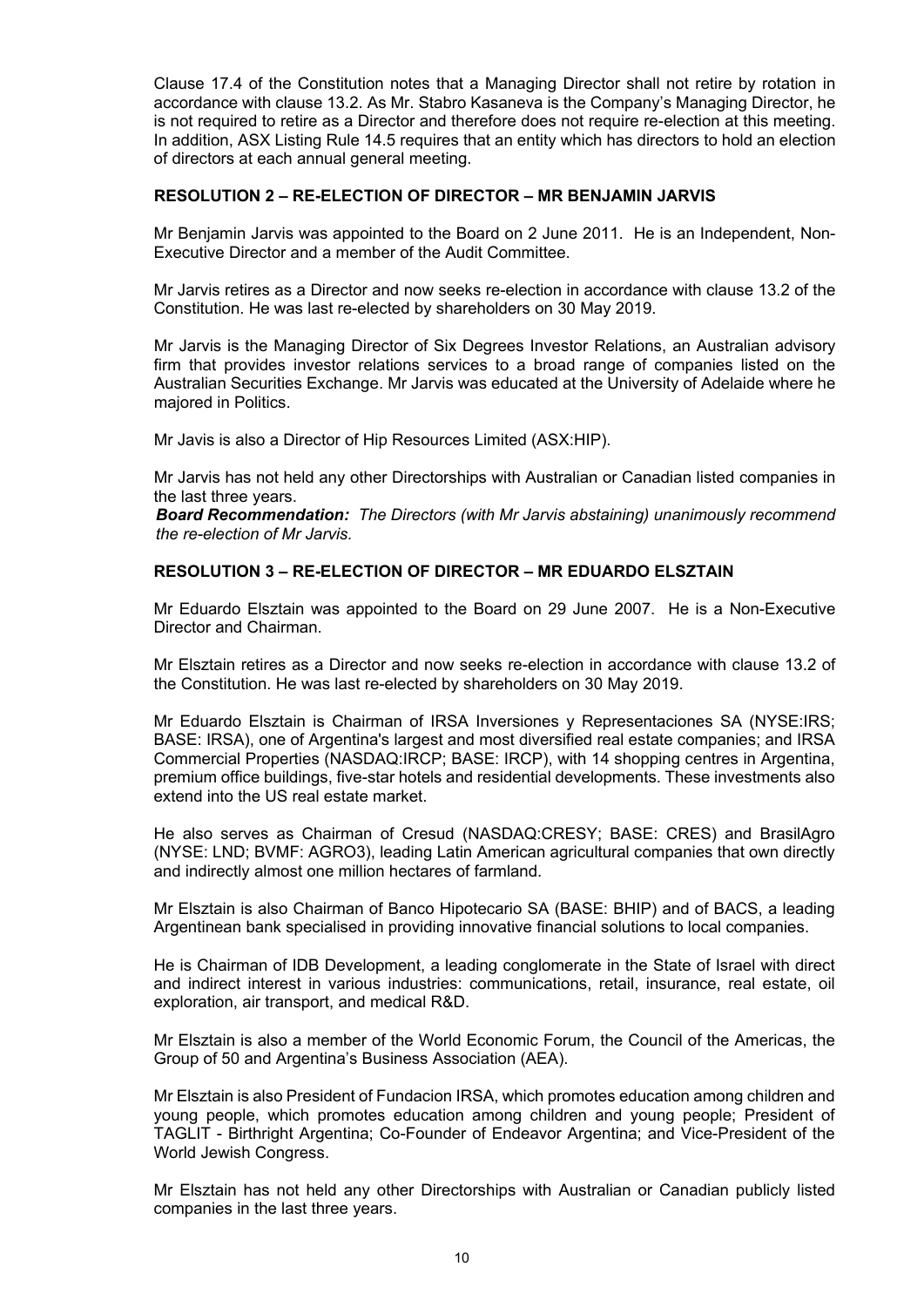*Board Recommendation: The Directors (with Mr Elsztain abstaining) unanimously recommend the re-election of Mr Elsztain.*

### **RESOLUTION 4 – RE-ELECTION OF DIRECTOR – MR PABLO VERGARA DEL CARRIL**

Mr Pablo Vergara del Carril was appointed to the Board on 18 May 2006. He is a Non-Executive Director and a member of the Audit Committee.

Mr Vergara del Carril retires as a Director and now seeks re-election in accordance with clause 13.2 of the Constitution. He was last re-elected by shareholders on 30 May 2019.

Mr Vergara del Carril is a lawyer and professor of Postgraduate Degrees for Capital Markets, Corporate Law and Business Law at the Argentine Catholic University. He is a member of the the American Bar Association and the AMCHAM, among other legal and business organizations. He is a founding Board member of the Australian-Argentinean Chamber of Commerce. He is a Board member of the Argentine Chamber of Corporations and also an Officer of its Legal Committee. He is recognised as a leading lawyer in Corporate, Real Estate, M&A, Banking & Finance and Real Estate Law by international publications such as Chamber & Partners, Legal 500, International Financial Law Review, Latin Lawyer and Best Lawyer.

He is a Director of Banco Hipotecario SA (BASE: BHIP), Nuevas Fronteras (owner of the Intercontinental Hotel in Buenos Aires), IRSA Commercial Properties (NASDAQ: IRCP, BASE: APSA) and Emprendimiento Recoleta SA, among other companies. Mr Vergara del Carril is also a Director of Guanaco Mining Company Limited and Guanaco Capital Holding Corp.

Mr Vergara del Carril has not held any other Directorships with Australian or Canandian listed companies in the last three years.

*Board Recommendation: The Directors (with Mr Vergara del Carril abstaining) unanimously recommend the re-election of Mr Vergara del Carril.*

### **RESOLUTION 5 – RE-ELECTION OF DIRECTOR – MR ROBERT TRZEBSKI**

Mr Robert Trzebski was appointed to the Board on 22 May 2007. He is an Independent, Non-Executive Director and Chairman of the Audit Committee.

Mr Trzebski retires as a Director and now seeks re-election in accordance with clause 13.2 of the Constitution. He was last re-elected by shareholders on 30 May 2019.

Dr Trzebski holds a degree in Geology, PhD in Geophysics, Masters in Project Management and has over 25 years of professional experience in mineral exploration, project management and mining services. He is currently Chief Operating Officer of Austmine Ltd and a fellow of the Australian Institute of Mining and Metallurgy. Dr Trzebski also acts as the Competent Person (CP) for the Company´s releases.

Dr Trezbski is also a Director of Lake Resources (ASX:LKE).

Dr Trzebski has not held any other Directorships with Australian or Canadian listed companies in the last three years.

*Board Recommendation: The Directors (with Mr Trzebski abstaining) unanimously recommend the re-election of Mr Trzebski.*

### **RESOLUTION 6 – RE-ELECTION OF DIRECTOR – MR SAUL ZANG**

Mr Saul Zang was appointed to the Board on 29 June 2007. He is a Non-Executive Director.

Mr Zang retires as a Director and now seeks re-election in accordance with clause 13.2 of the Constitution. He was last re-elected by shareholders on 30 May 2019.

Mr. Zang obtained a law degree from Universidad de Buenos Aires. He is a founding member of the law firm Zang, Bergel & Viñes.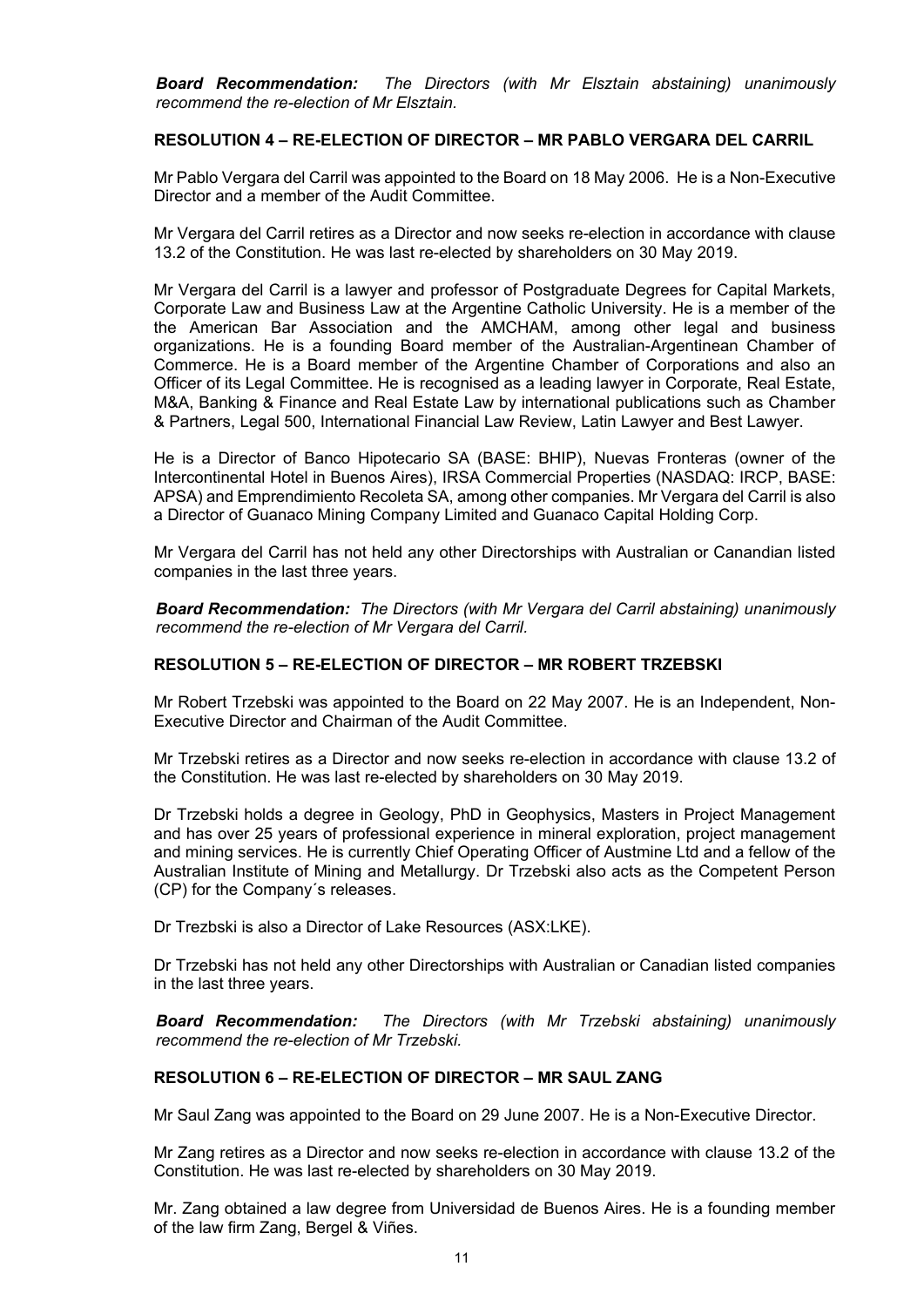Mr Zang is an adviser and Member of the Board of Directors of Buenos Aires Stock Exchange and provides legal advice to national and international companies. Mr Zang currently holds:

- (i) Vice-Chairmanships on the Boards of IRSA (NYSE: IRS, BASE: IRSA), IRSA Commercial Properties (NASDAQ: IRCP, BASE: IRCP), Cresud (NASDAQ: CRESY, BASE: CRES) and
- (ii) Directorships with Banco Hipotecario (BASE: BHIP), Brasil Agro (NYSE: LND, BVMF:AGRO3), IDB Development – a leading conglomerate in the State of Israel which directly and indirectly owns Clal Insurance Enterprises Holdings (TASE: CLIS), Shufersal (TASE: SAE), Cellcom (NYSE & TASE: CEL), Properties & Building Corp. (TASE: PTBL), ADAMA Agricultural Solutions, Elron Electronic Industries (TASE: ELRN) among others.

Mr Zang has not held any other Directorships with Australian or Canadian listed companies in the last three years.

*Board Recommendation: The Directors (with Mr Zang abstaining) unanimously recommend the re-election of Mr Zang.*

### **RESOLUTION 7 – RE-ELECTION OF DIRECTOR – MR WAYNE HUBERT**

Mr Wayne Hubert was appointed to the Board on 18 October 2011. He is an Independent, Non-Executive Director.

Mr Hubert retires as a Director and now seeks re-election in accordance with clause 13.2 of the Constitution. He was last re-elected by shareholders on 30 May 2019.

Mr Hubert is a mining executive with over 15 years' experience working in the South American resources sector. From 2006 until 2010 he was the Chief Executive Officer of ASX-listed Andean Resources Limited ('Andean'), and led the team that increased Andean's value from \$70 million to \$3.5 billion in four years. Andean was developing a world-class silver and gold mine in Argentina with a resource of over 5 million ounces of gold when it was acquired by Goldcorp Inc. of Canada.

Mr Hubert holds a degree in Engineering and a Master of Business Administration and has held executive roles for Meridian Gold with experience in operations, finance and investor relations.

In addition to his role at Austral Gold Limited, Mr Hubert is currently serving as Chairman of Revival Gold Inc. (TSX.V:RVG) (OTCQB:RVLGF) and Viking Strategic Metals Ltd. (TSX.V:SMD), and is also a director of InZinc Mining.

Mr Hubert has not held any other Directorships with Australian or Canadian listed companies in the last three years.

*Board Recommendation: The Directors (with Mr Hubert abstaining) unanimously recommend the re-election of Mr Hubert.*

### **4. RESOLUTION 8 - APPROVAL OF 10% CAPACITY TO ISSUE EQUITY SECURITIES**

Broadly speaking, and subject to a number of exceptions, Listing Rule 7.1 limits the amount of equity securities that a listed company can issue without the approval of its shareholders over any 12 month period to 15% of the fully paid ordinary securities it had on issue at the start of that period.

Under Listing Rule 7.1A, however, an eligible entity can seek approval from its members, by way of a special resolution passed at its annual general meeting, to increase this 15% limit by an extra 10% to 25%.

An eligible entity for the purposes of Listing Rule 7.1A is an entity that is not included in the S&P/ASX 300 Index and has a market capitalisation less than the amount prescribed by ASX (currently \$300 million).

As of the date of this Notice of Meeting, the Company is an eligible entity. If at the time of the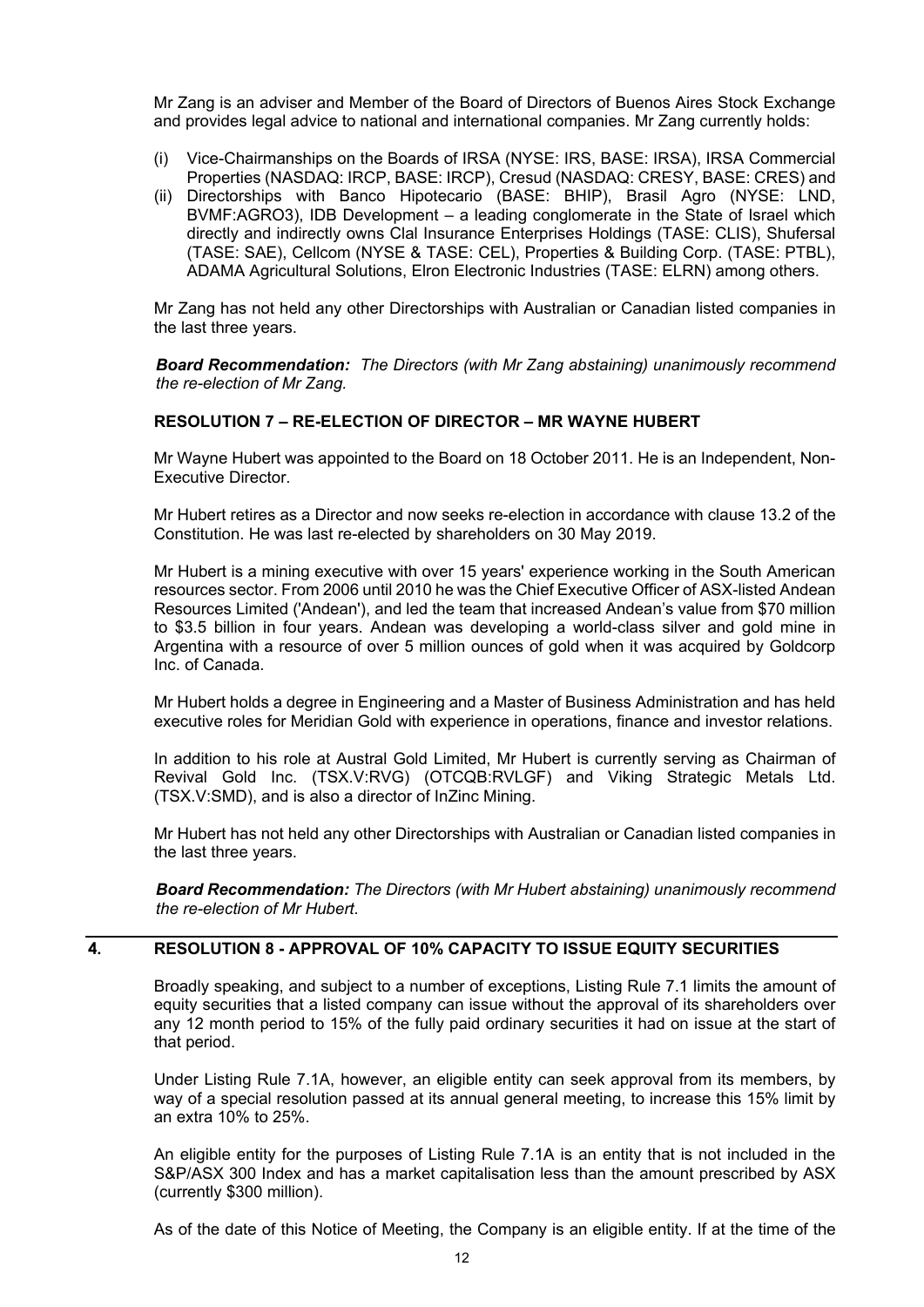Meeting the Company is no longer an eligible entity this Resolution will be withdrawn.

This Resolution seeks Shareholder approval by way of a special resolution for the Company to have the additional 10% capacity provided for in Listing Rule 7.1A to issue equity securities without Shareholder approval.

If this Resolution is passed, the Company will be able to issue equity securities up to the combined 25% limit in Listing Rules 7.1 and 7.1A without any further Shareholder approval.

If this Resolution is not passed, the Company will not be able to access the additional 10% capacity to issue equity securities without Shareholder approval provided for in Listing Rule 7.1A and will remain subject to the 15% limit on issuing equity securities without Shareholder approval set out in Listing Rule 7.1.

### **Information Required by ASX Listing Rule 7.3A**

The following information is provided to Shareholder for the purposes of Listing Rule 7.3A.

#### Period for which the approval will be valid

An approval under this Listing Rule 7.1A commences on the date of the annual general meeting at which the approval is obtained and expires on the first to occur of the following:

- (a) the date which is 12 months after the date of the annual general meeting at which the approval is obtained;
- (b) the time and date of the entity's next annual general meeting; and
- (c) the time and date on which Shareholders approve a transaction under Listing Rule 11.1.2 (a significant change to the nature or scale of activities) or 11.2 (disposal of main undertaking).

Minimum price at which the equity securities may be issued under Listing Rule 7.1A Any equity securities issued under Listing Rule 7.1A.2 must be an existing quoted class of the Company's equity securities and issued for cash consideration.

The issue price per equity security must not be less than 75% of the volume weighted average market price of the equity securities in that class, calculated over 15 trading days on which trades in that class were recorded immediately before:

- (a) the date on which the price at the equity securities are to be issued is agreed by the Company and the recipient of the equity securities; and
- (b) if the equity securities are not issued within 10 trading days of the date in paragraph (a), the date on which eh equity securities are issued.

#### Purposes for which the funds raised by an issue of equity securities under Listing Rule 7.1A may be used

As noted above, any equity securities issued under Listing Rule 7.1A.2 must be issued for cash consideration. Accordingly, every issue of equity securities under Listing Rule 7.1A.2 will have an accompanying proposed use of funds at the time of issue.

As at the date of this Notice, the Company has not formed an intention to offer any equity securities under Listing Rule 7.1A during the Listing Rule 7.1A mandate period, if Shareholder approve this Resolution. However, if Shareholder approved this Resolution and the Company did raise funds from the issue of equity securities under Listing Rule 7.1A, based on the Company's existing plans, the Company considers that the funds may be used for the following purposes:

- (a) potential investments and acquisitions; and
- (b) general working capital.

### Risk of economic and voting dilution to existing ordinary Securityholders

If this Resolution is approved, and the Company issues equity securities under Listing Rule 7.1A2, the existing Shareholders' economic and voting power in the Company will be diluted. There is a risk that:

- (a) the market price for the Company's equity securities in that class may be significantly lower on the issue date than on the date of the approval under Listing Rule 7.1A; and
- (b) the equity securities may be issued at a price that is at a discount (as described above)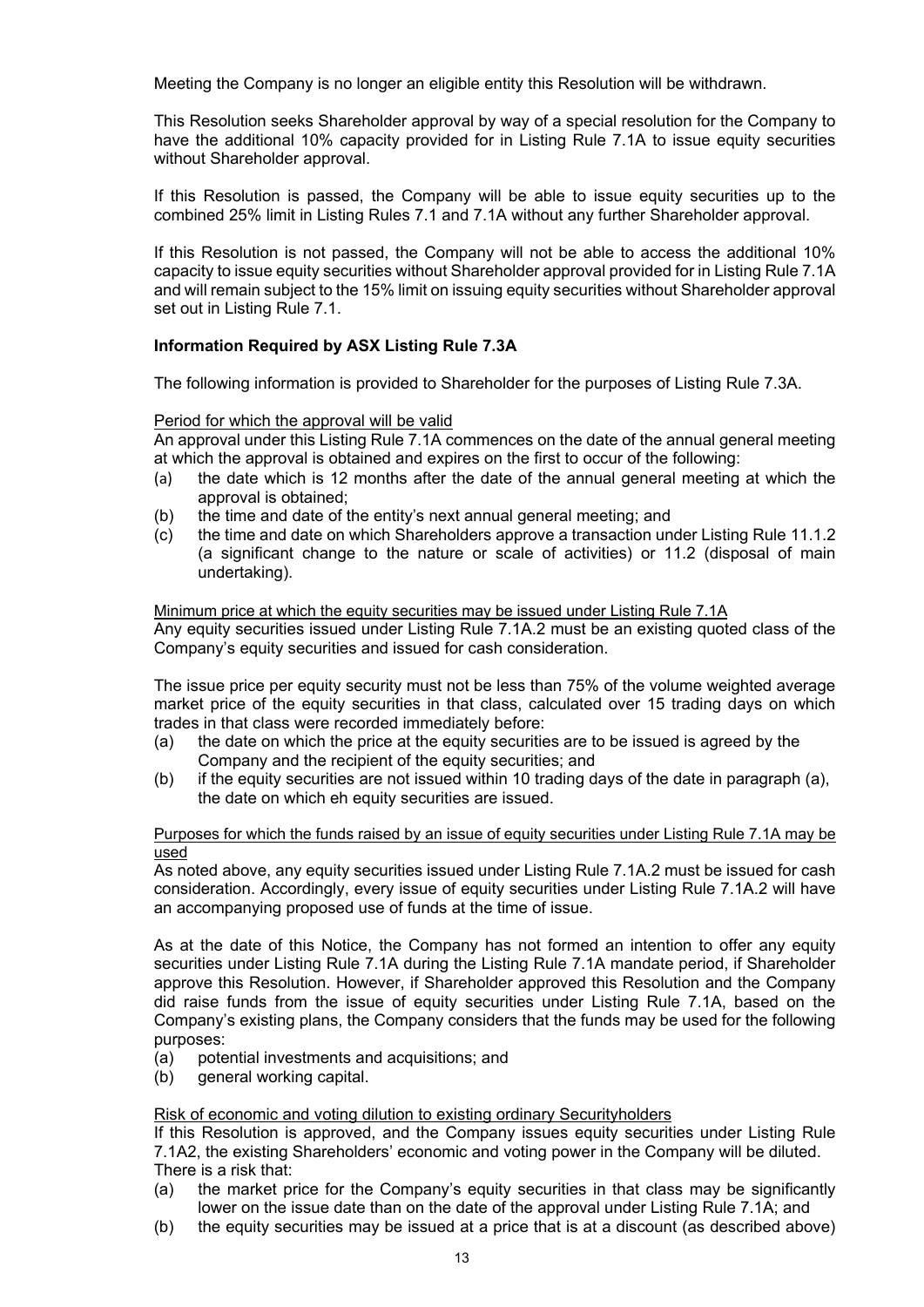to the market price for the Company's equity securities on the issue date; which may have an effect on the amount of funds raised by the issue of equity securities under Listing Rule 7.1A.

The table below shows the potential dilution of existing Securityholders on the basis of 3 different assumed issue prices and values for the variable "A" in the formula in rule 7.1A.2:

|                                          | <b>Potential Dilution and Funds Raised</b> |                                |                             |
|------------------------------------------|--------------------------------------------|--------------------------------|-----------------------------|
|                                          | \$0.07                                     | \$0.14                         | \$0.28                      |
| Variable "A" ASX Listing Rule 7.1A.2     |                                            |                                | 100% increase in            |
|                                          |                                            |                                | issue price                 |
| dilution <sup>(c)</sup>                  | 55,939,432                                 | 55,939,432                     | 55,939,432                  |
| <b>Funds raised</b>                      | \$3,915,760                                | \$7,831,520                    | \$15,663,041                |
| 10%<br>voting<br>dilution <sup>(c)</sup> | 83,909,148                                 | 83,909,148                     | 83,909,148                  |
| <b>Funds raised</b>                      | \$5,873,640                                | \$11,747,281                   | \$23,494,561                |
| 10%<br>voting<br>dilution <sup>(c)</sup> | 111,878,864                                | 111,878,864                    | 111,878,864                 |
| <b>Funds raised</b>                      | \$7,831,520                                | \$15,663,041                   | \$31,326,082                |
|                                          | 10%<br>voting                              | 50% decrease in issue<br>price | issue prices <sup>(b)</sup> |

#### **Notes:**

(a) Based on the total number of fully paid ordinary Shares on issue as at 31 March 2020.

(b) Based on the closing price of the Company's Shares on ASX as at 31 March 2020.

(c) The table assumes that the Company issues the maximum number of ordinary Shares available to be issued under Listing Rule 7.1A.

- (d) The table does not show an example of dilution that may be caused to a particular Shareholder by reason of issues of equity securities under Listing Rule 7.1A based on that Shareholder's holding at the date of this Explanatory Statement.
- (e) The table shows the effect of an issue of equity securities under Listing Rule 7.1A only, not under the Company's 15% placement capacity under Listing Rule 7.1.

### Allocation policy for issues under Listing Rule 7.1A2

The Company's allocation policy and the identity of the allottees of equity securities under Listing Rule 7.1A will depend on a number of factors, including:

- (a) the Company's intentions in relation to the possible issue of equity securities (for cash consideration) during the Listing Rule 7.1A mandate period;
- (b) the structure and timeframe of the capital raising opportunities available to the Company and any alternative methods for raising funds that are available to the Company (such as a pro rata offer or an offer under a share purchase plan);
- (c) the potential effect on the control of the Company;
- (d) the Company's financial position and the likely future capital requirements; and
- (e) advice from the Company's corporate or financial advisors.

As of the date of this Notice, no specific intention to issue equity securities in relation to any parties, investors or existing Securityholders have been formed. In addition, no intentions have been formed in relation to the possible number of issues, or the time frame in which the issues could be made. Subject to the requirements of the Listing Rules and the Corporations Act, the Board of Directors reserve the right to determine at the time of any issue of equity securities under Listing Rule 7.1A, the allocation policy that the Company will adopt for that issue.

If and when the determination is made to proceed with an issue of equity securities during the Listing Rule 7.1A mandate period, details regarding the allottees and purposes of issue will be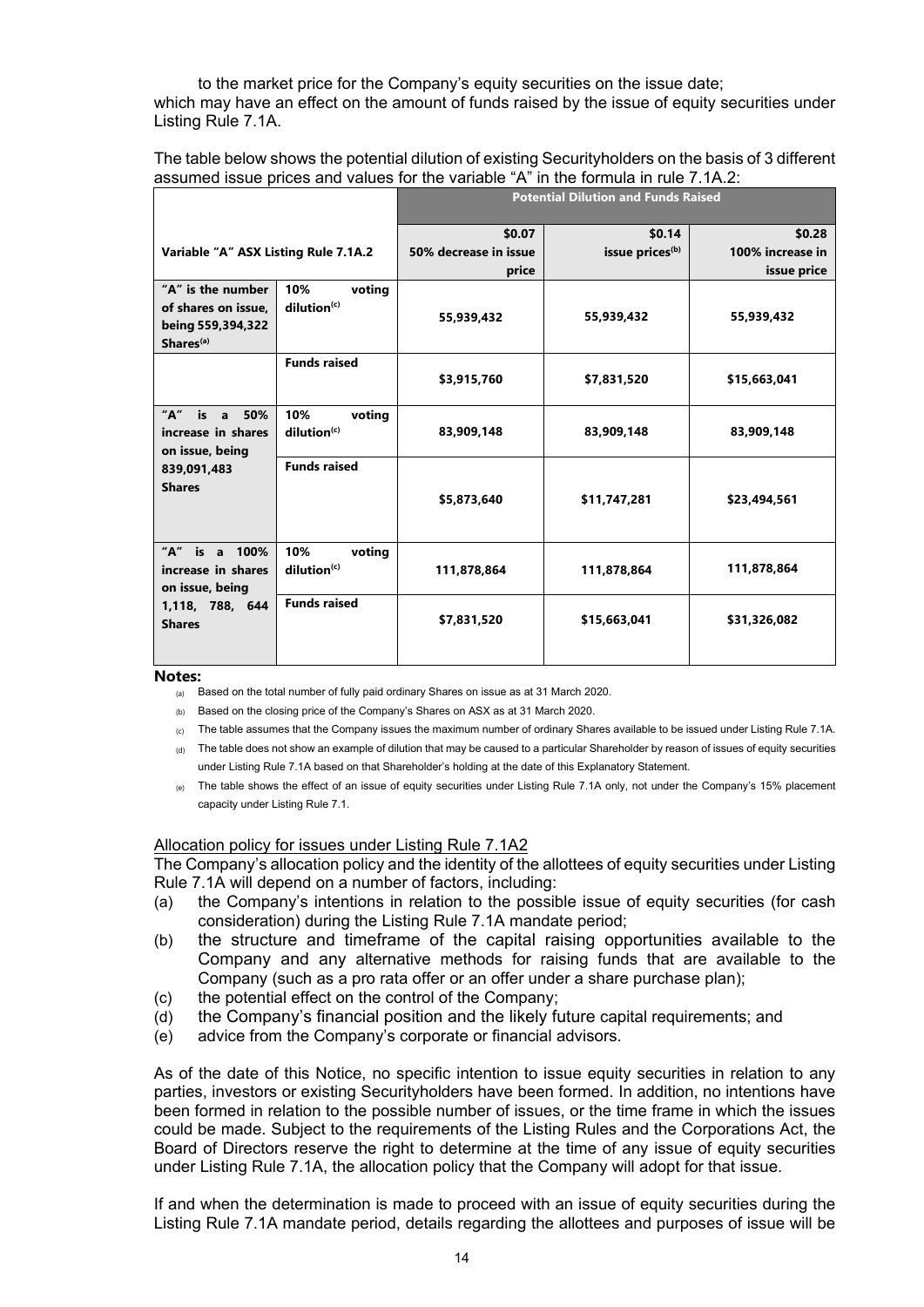disclosed pursuant to the Company's obligations under Listing Rules 3.10.3 and 7.1A.4. Offers made under Listing Rule 7.1A may be made to parties (excluding any related parties) including professional and sophisticated investors, existing Shareholders of the Company, clients of Australian Financial Service Licence holders and/or their nominees, or any other person to whom the Company is able to make an offer of equity securities.

This Resolution is a Special Resolution. For a Special Resolution to be passed, at least 75% of the votes validly cast on the resolution by Shareholders (by number of ordinary shares) must be in favour of this Resolution.

*Board Recommendation: The Directors recommend that Shareholders vote for this Resolution.*

### **5. RESOLUTION 9 – APPROVAL OF MAXIMUM AGGREGATE AMOUNT OF NON-EXECUTIVE DIRECTOR FEES**

In accordance with Paragraph (a) of clause 13.7 of the Company's Constitution and ASX Listing Rule 10.17, the Shareholders approved an upper limit of non-executive Director´s remuneration of A\$500,000 at the Company´s Annual General Meeting held on 27 November 2013.

Approval is now sought to set the maximum aggregate amount available for non-executive Directors remuneration in any financial year up to US\$400,000 (which, for illustrative purposes only, is equivalent to A\$625,000 based on an AUD/USD exchange ratio of 0.64 to 1).

Notwhithstanding, the approval for a limit of four hundred thousand USD (US\$400,000) is only a limit and may not be paid/payable each year.

The Directors seek Shareholder approval to change the maximum aggregate amount of directors' fees for non-executive directors for the following reasons:

- (a) The maximum aggregate remuneration paid to all non-executive Directors of the Company per annum is based in Australian dollars. However, the Company's functional currency is the US dollar (**USD**) and depending on their residence, the Company believes that it makes sense to align the compensation of the Directors in either USD or an equivalent USD amount. As result of the recent change in the USD/AUS exchange rate, the amount of the aggregate remuneration that may be paid in director fees in USD has been reduced and the Company believes that there should not be a reduction in the USD earned by its non-executive Directors.
- (b) The Company earns its revenue in USD and can afford to make these payments without prejudicing the solvency of the Company.

The proportion remaining unused will provide the Company with the ability to attract and retain high quality directors, to make any appropriate increases to the size of the Board, and to increase fees in the future in line with market conditions.

As required by Listing Rule 10.17, the Company confirms that no securities have been issued to non-executive Directors in the preceding three years under Listing Rules 10.11 or 10.14.

Given the nature of this Resolution, the Board does not consider that it is appropriate to make a recommendation on how Shareholders should vote on this Resolution. As noted in the Proxy Form, the Chairman of the Meeting intends to cast all undirected proxies in favour of this Resolution.

### **6. RESOLUTION 10 – ADOPTION OF NEW CONSTITUTION**

The Company's current constitution was adopted by the Company on 30 May 2019.

Effective 1 December 2019 the ASX implemented changes to their escrow regime. In accordance with those changes there were updates to ASX Listing Rule 15.12 which requires a listed entity's constitution to contain certain provisions for so long as an entity has "Restricted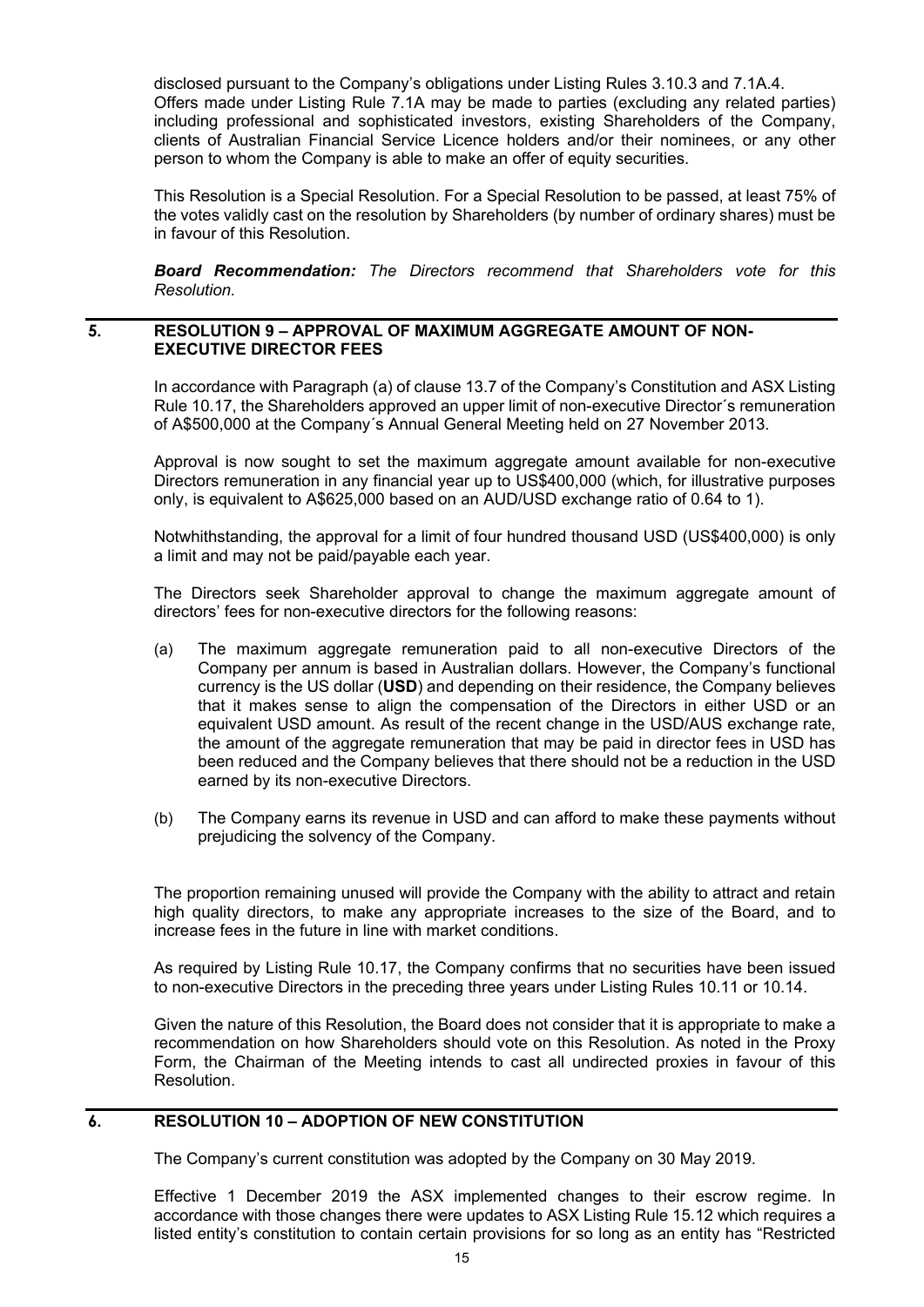Securities" (as defined by the Listing Rules) are on issue. These amendments (if approved) provide the constitutional underpinning for ASX's modified escrow regime.

Accordingly, the Company has prepared an updated Constitution (**New Constitution**) which incorporates the following key amendments:

- (a) **Restricted securities**: The Company shall comply in all respects with the requirements of the Listing Rules with respect to "restricted securities". Without limiting the generality of the above:
	- (i) a holder of restricted securities must not dispose of, or agree or offer to dispose of, the securities during the escrow period applicable to those securities except as permitted by the Listing Rules or ASX;
	- (ii) if the securities are in the same class as quoted securities, the holder will be taken to have agreed in writing that the restricted securities are to be kept on the entity's issuer sponsored subregister and are to have a holding lock applied for the duration of the escrow period applicable to those securities;
	- (iii) the entity will refuse to acknowledge any disposal (including, without limitation, to register any transfer) of restricted securities during the escrow period applicable to those securities except as permitted by the Listing Rules or ASX;
	- (iv) a holder of restricted securities will not be entitled to participate in any return of capital on those securities during the escrow period applicable to those securities except as permitted by the Listing Rules or ASX; and
	- (v) if a holder of restricted securities breaches a restriction deed or a provision of the entity's constitution restricting a disposal of those securities, the holder will not be entitled to any dividend or distribution, or to exercise any voting rights, in respect of those securities for so long as the breach continues.

### New Constitution

Prior to the Meeting, a copy of the New Constitution is available for review by Shareholders as it can be sent to Shareholders upon a request being made to the Company Secretary on (02) 8072 1436.

A complete signed copy of the New Constitution will be tabled at the Meeting.

Pursuant to section 136(2) of the Corporations Act, a amendedment to the Company's Constitution can only be effected by way of a Special Resolution passed by its Shareholders. Therefore, this Resolution is a Special Resolution that can only be passed if at least 75% of the total votes cast by Shareholders entitled to vote on this Resolution are voted in its favour.

### Professional Advice

If you have any doubt or do not understand this Resolution, it is strongly recommended that you seek advice from a solicitor or other professional advisor.

*Board Recommendation: The Directors recommend that Shareholders vote for this Resolution.*

### **7. ENQUIRIES**

Shareholders may contact David Hwang, Company Secretary if they have any queries in respect of the matters set out in these documents.

c/- Automic Group Level 5 126-130 Phillip Street Sydney NSW 2000 Australia

Tel: (+61 2) 8072 1436 Email: info@australgold.com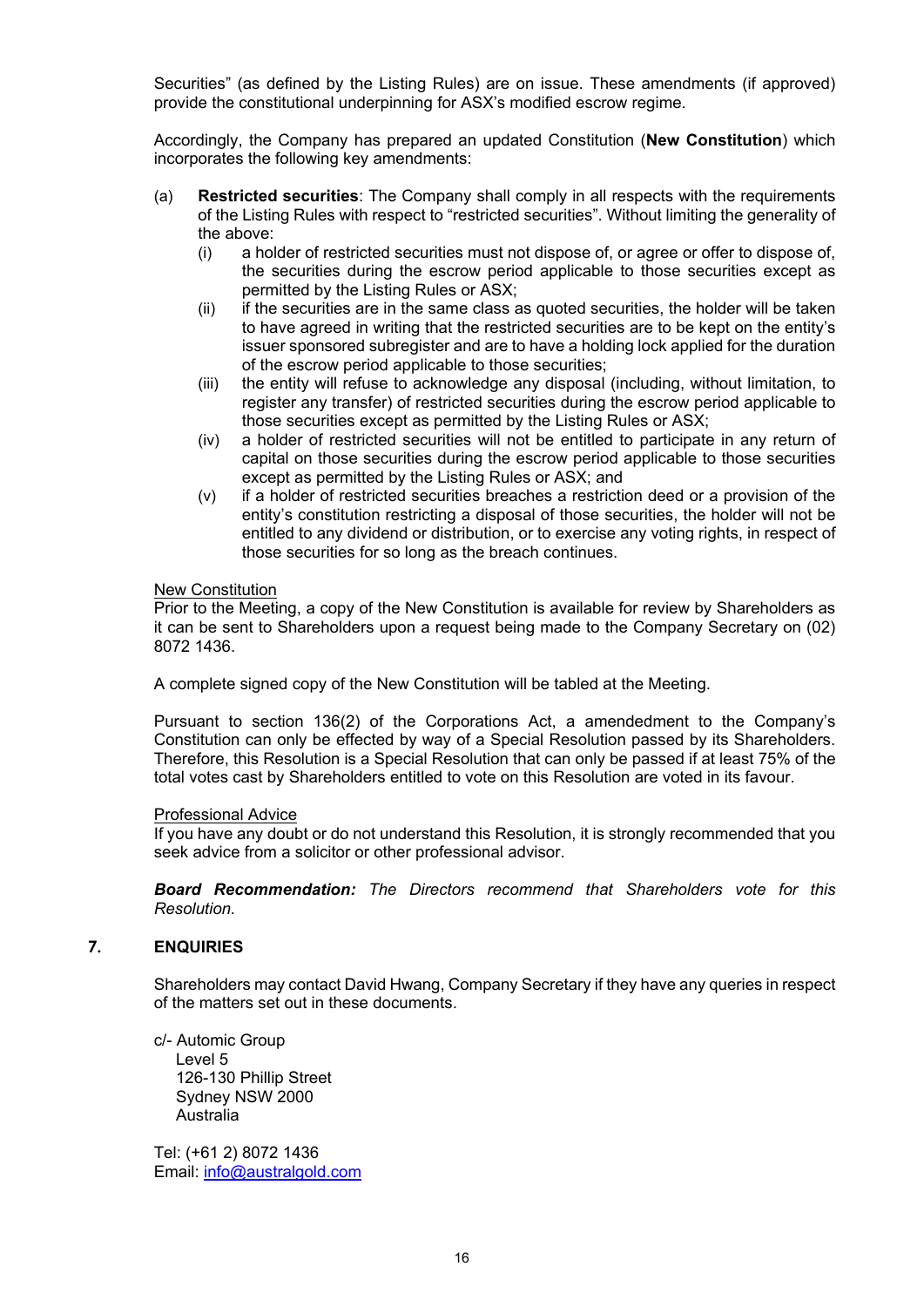### **8. GLOSSARY**

**AEST** means Australian Eastern Standard Time, Sydney, New South Wales, Australia.

**Austral Group** means Austral and its controlled entities.

**Annual General Meeting**, **AGM** or **Meeting** means the meeting convened by the Notice.

**ASIC** means the Australian Securities and Investments Commission.

**ASX** means ASX Limited (ABN 98 008 624 691).

**ASX Listing Rules** means the Listing Rules of ASX.

**Auditor's Report** means the auditor's report of KPMG dated 6 March 2020 as included in the Financial Report.

**Board** means the Board of Directors of the Company as constituted from time to time.

**Business Day** has the meaning given to that term in ASX Listing Rule 19.12.

**Closely Related Parties**, in relation to a member of KMP, means the member's spouse, child or dependant (or a child or dependant of the member's spouse), anyone else in the member's family who may be expected to influence or be influenced by the member in the member's dealings with Austral (or the Austral Group), and any company the member controls.

**Company** or **Austral** or **Austral Gold** means Austral Gold Limited (ACN 075 860 472).

**Constitution** means the Constitution of the Company.

**Corporations Act** means the Corporations Act 2001 (Cth).

**Directors** mean the Directors of the Company.

**Directors' Report** means the report of Directors as included in the Financial Report.

**Documents** means each of the Notice, Explanatory Statement and the Proxy Form and all other documents that accompany each other when sent to each Shareholder.

**Explanatory Statement** means the explanatory statement accompanying the Notice.

**Financial Report** means the 2019 Annual Report to Shareholders for the period ended 31 December 2019 as lodged by the Company with ASX on 6 March 2020.

**Key Management Personnel** or **KMP** means those persons having authority and responsibility for planning, directing and controlling the activities of Austral or the Austral Group, whether directly or indirectly. Members of the KMP include Directors and certain senior executives.

**Notice** means the notice of Meeting that accompanies and forms part of the Documents.

**Option** means an option, if exercised in accordance with its terms, to acquire one Share in the Company.

**Ordinary Resolution** means a resolution passed by more than 50 per cent of the votes at a general meeting of Shareholders.

**PT** means Pacific Time, Vancouver, British Columbia, Canada.

**Remuneration Report** means the remuneration report as set out in the Financial Report.

**Resolutions** means the resolutions set out in the Notice, or any one of them, as the context requires.